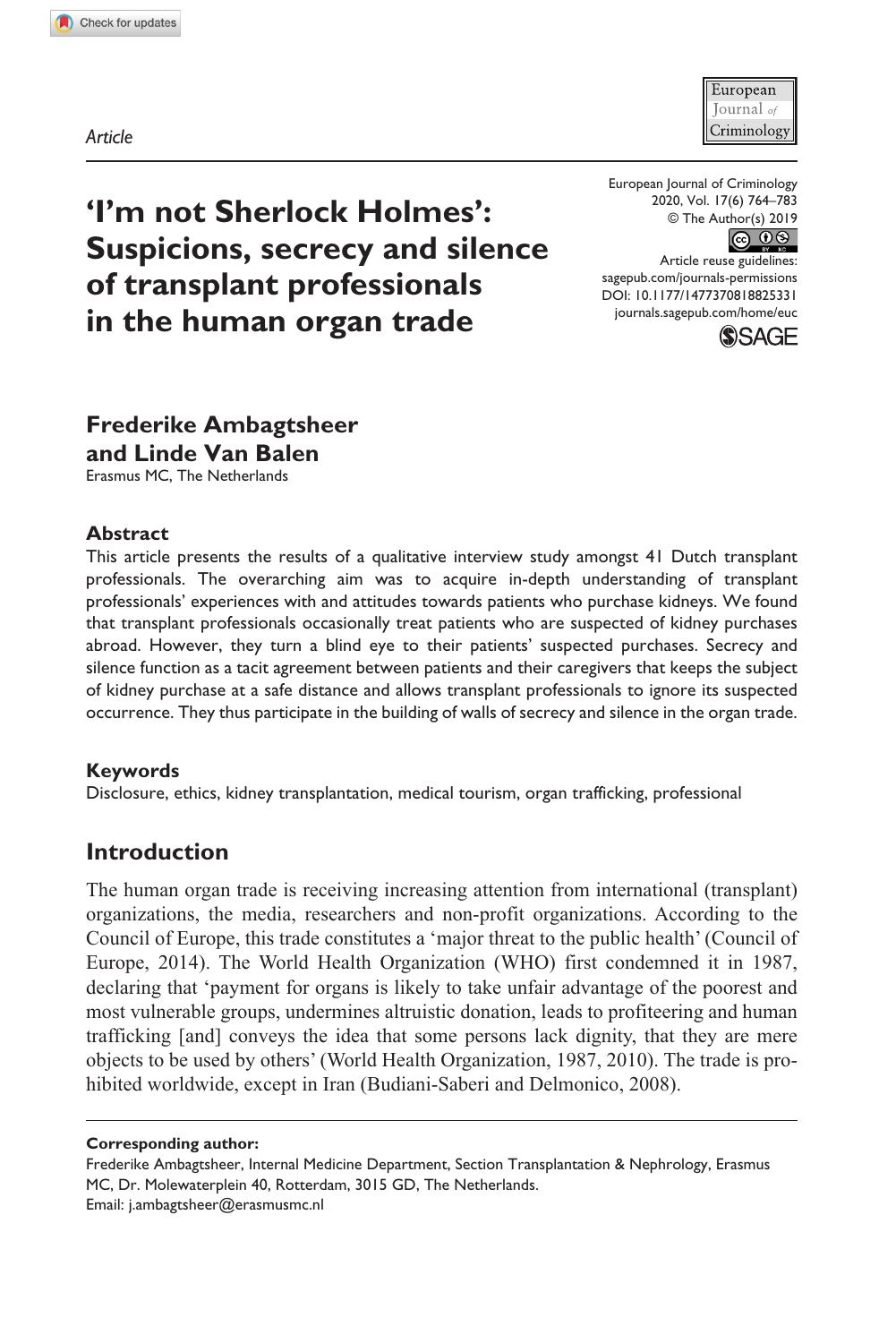Nevertheless, a growing number of reports suggest that the organ trade is proliferating around the globe. Although reliable data about the scope are lacking, the WHO has estimated that 5–10 percent of all organ transplantations take place illegally each year (Shimazono, 2007a). Owing to the lack of available organs, large numbers of patients are travelling outside their home country to purchase an organ (Albugami et al., 2017; Ratkovic et al., 2018). Some patients have been reported as paying up to US\$300,000 for a transplantation (Ambagtsheer et al., 2016; Greenberg, 2013; Khalaf et al., 2004). Organ sellers, by contrast, receive next to nothing in return for their organs (Lundin, 2012; Scheper-Hughes, 2014; Tong et al., 2012). Intermediaries such as brokers, doctors, recruiters and corrupt police officers reportedly reap most of the profits (De Jong, 2017; Pascalev et al., 2016). According to Global Financial Integrity, the trade features in scale and profit alongside the illicit trade in drugs, wildlife and weapons, with an estimated annual profit of US\$1.7 billion (May, 2017). Defined as a form of human trafficking, the prevailing discourse on the organ trade is that of an organized crime, driven by mafialike networks that exploit the poor for their organs (Franko Aas, 2013; Scheper-Hughes, 2003; United Nations, 2000).

Condemnation of the organ trade is not, however, as widely accepted as is assumed (Evans, 2008; Greenberg, 2013). There has been widespread criticism of its prohibition since the WHO first denounced it (Matas, 2004; Radcliffe-Richards et al., 1998). Numerous authors point out that the grounds for prohibition are questionable and that prohibition has increased exploitation rather than prevented it (Cherry, 2015; Working Group on Incentives for Living Donation, 2012). After studying the organ trade in Cairo, Columb (2017) concluded that, 'while the organ trade is publicly maligned, in practice organ markets are considered a solution to the surplus demand for organs'. The growing body of empirical research further suggests that the organ trade is not necessarily exploitative and that not all cases take place through organized crime. Rather, studies show that the organ trade involves a variety of practices that can be placed along a spectrum ranging from exploitation to voluntary, mutually agreed benefits (Fry-Revere, 2014; Heidary Rouchi et al., 2009; Van Buren et al., 2010). Such benefits are particularly reported from Iran, which, as we will point out, is the only country that has adopted a government-controlled programme that pays donors in return for their kidneys (Mahdavi-Mazdeh, 2012). In other countries however prohibition has, amongst others, led to illegal transplants being disguised as 'altruistic' donations between relatives and to the increased risk of vulnerability of patients and donors (De Jong, 2017). Codes of secrecy and 'the impunity enjoyed by a professional medical elite' are said to impede research into illegal transplants in medical facilities (Scheper-Hughes, 2004).

#### *Global trends and patterns in the organ trade*

The organ trade is fuelled by a worldwide organ scarcity. With the ageing of populations and the growth in diabetes and vascular diseases, the number of people with organ failure is growing exponentially. Of all organs, kidneys are in highest demand (Shafran et al., 2014). At the end of 2016, 191,874 patients were registered on kidney transplant waiting lists worldwide (Newsletter Transplant, 2017). However, only 62,333 (32 percent)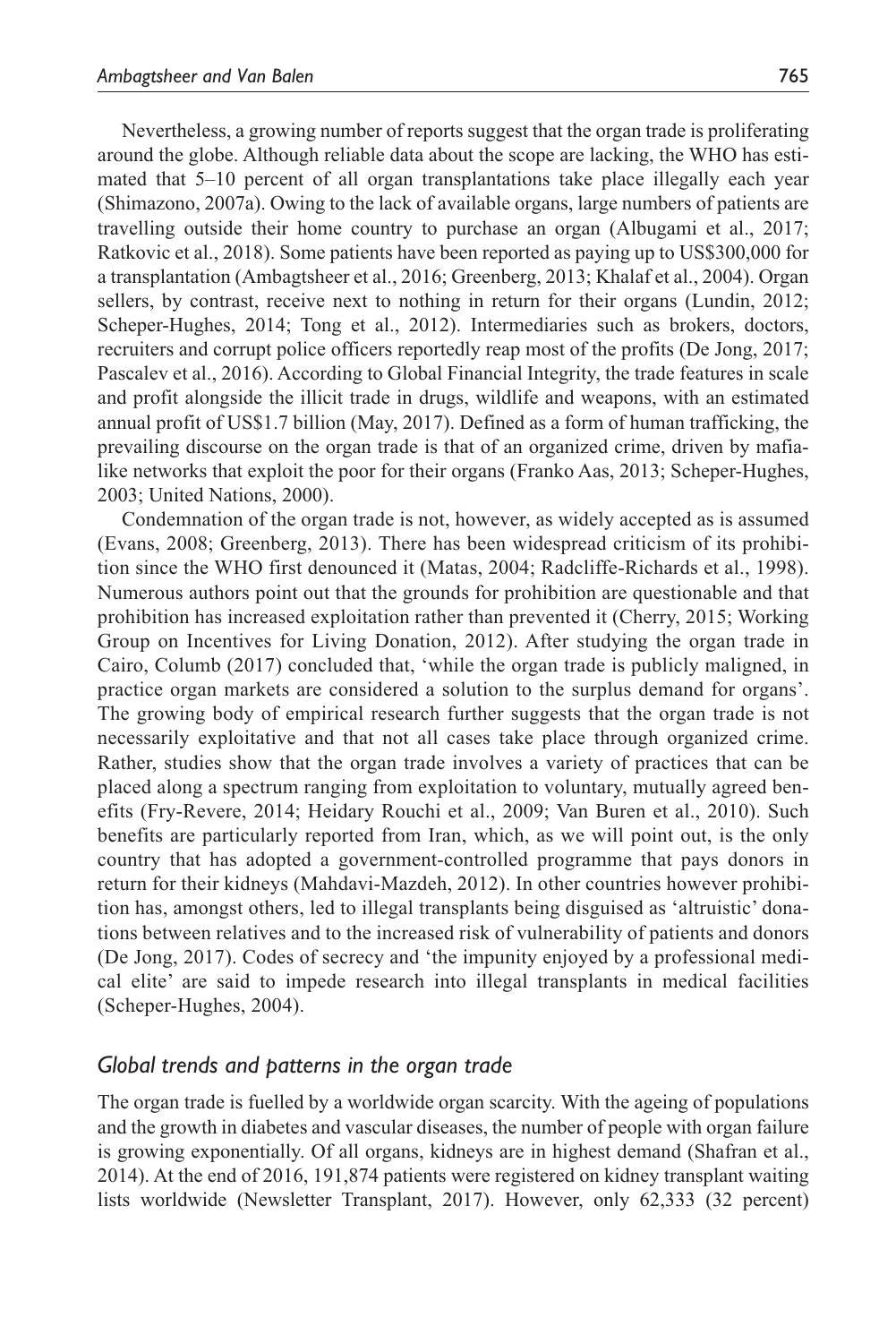received a deceased or living kidney transplant that year. Average wait times for kidneys are 3–5 years and annual mortality rates are estimated to lie between 15 and 30 percent (Commission of the European Communities, 2007).

Despite strategies to enlarge the donor organ pool, such as adopting presumed consent systems, expanding donor criteria and increasing the number of living (kidney) donations, the worldwide organ shortage persists. Organ transplant waiting lists continue to grow every year. Furthermore, many countries still lack the resources to offer transplantations to their citizens (White et al., 2014). The worldwide transplantation activity is reported to be less than 10 percent of the global need (Global Observatory on Donation and Transplantation, 2015).

Patients who travel abroad for organ transplantation are often presumed to receive these organs illegally (Sajjad et al., 2008). The most commonly reported traded organs are kidneys (Shimazono, 2007b). Between 1971 and 2013, 6002 patients were reported to have travelled to another country for transplantation. Of these, 1238 (21 percent) were reported to have paid for their organ transplants. Patients made payments to hospitals, brokers, private companies and donors (Ambagtsheer et al., 2016).

Recurring organ trade patterns evolve around a group of 'demand' countries (where patients travel from) and 'organ selling hotspots'. Although Taiwan and South Korea are the most commonly reported departure countries (Kwon et al., 2011; Tsai et al., 2011), large numbers of patients are also known to have travelled from the United Kingdom (Cronin et al., 2011), the United States of America (Merion et al., 2008) and Canada (Gill et al., 2011). Common destination countries are India (Budiani-Saberi et al., 2014), Pakistan (Yousaf and Purkayastha, 2015), Egypt (Columb, 2016) and the Philippines (Yea, 2010). These countries are renowned for their 'kidney bazaars', where large groups of impoverished kidney sellers report detrimental outcomes in health, finances and overall well-being after selling a kidney on the black market (Tong et al., 2012). The most popular destination country is China, which is known for procuring organs from executed prisoners (Matas and Kilgour, 2009; Sharif et al., 2014).

As mentioned, Iran is the only country that has legalized kidney sales through a government-regulated living kidney donation procurement programme. Confronted with low deceased donation rates, the government introduced a model of 'rewarded gifting' in 1997 to promote living kidney transplantation (Mahdavi-Mazdeh, 2012). People who wish to donate can contact a government institution that matches them to a prospective recipient. Intermediaries and brokers, it is claimed, remain uninvolved (Ghods and Savaj, 2006). The programme grants donors free health insurance for one year, exemption from Iran's two-year mandatory military service, and a financial gift of 1 million tomans (approximately US\$4000 in buying power) (Fry-Revere, 2014). Donors also receive payments from their recipients. This reward is considered a private matter that is not interfered with (Simforoosh, 2007).

The Iranian model is based on the premise that regulating organ sales may be less harmful than strictly prohibiting them. Iran also claims to be the only country with a successful transplant programme and no kidney transplant waiting list (Fry-Revere, 2014). This model has received criticism for failing to eliminate harms to kidney vendors (Capron et al., 2014; Koplin, 2014; Zargooshi, 2008). Yet the reported harms are less severe than those reported on black markets (Fry-Revere et al., 2018; Tong et al., 2012).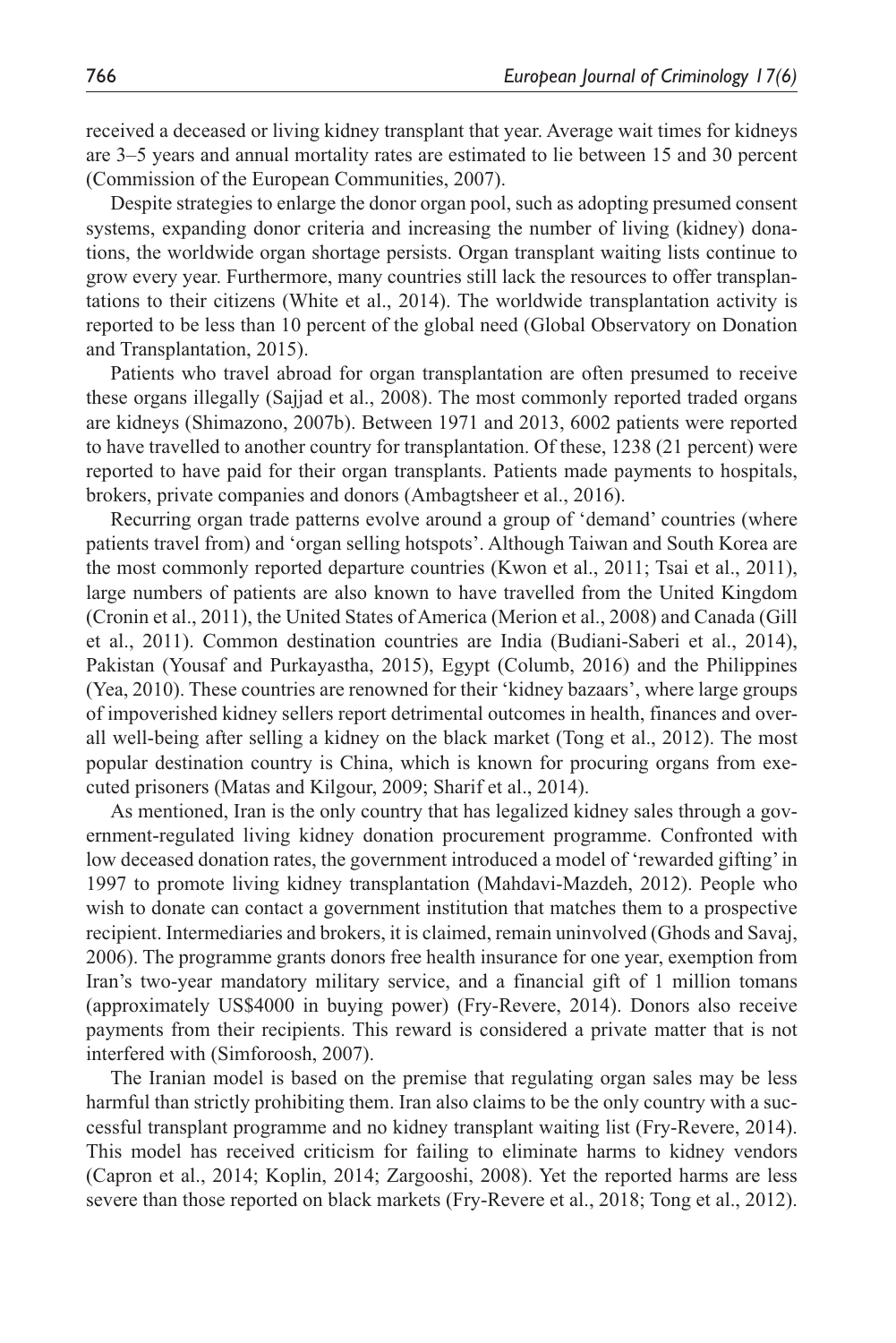Some claim that incentives for donation could – and should – also be explored in other countries to increase the number of donations and reduce black market abuses (Hilhorst and Van Dijk, 2007; Working Group on Incentives for Living Donation, 2012).

#### *Prohibition and transplant professionals' fight against the organ trade*

Whereas the WHO was the first to condemn organ trade, the United Nations Protocol to Prevent, Suppress and Punish Trafficking in Persons, Especially Women and Children was the first international instrument to prohibit 'trafficking in human beings for the purpose of organ removal' (United Nations, 2000). According to this definition, the organ trade becomes trafficking in persons if individuals are threatened, coerced, deceived or otherwise exploited for their organs. This definition has been widely embraced by the international community. More than 100 states have codified it into their national legislation (UNODC, 2016).

Since the start of the millennium, a strong anti-organ trade lobby has arisen among transplant professionals involved in transplant organizations (Danovitch et al., 2013; Domínguez-Gil et al., 2018; Efrat, 2015). For instance, in 2008, the International Society of Nephrology and the International Transplantation Society, in collaboration with the WHO, established the Declaration of Istanbul on Organ Trafficking and Transplant Tourism (Steering Committee of the Istanbul Summit, 2008). The Declaration was recently updated and defines and denunciates transplant tourism and organ trafficking, and calls upon states to ban these practices (Declaration of Istanbul, 2018). Although nonbinding, its impact has been significant. Over 100 transplant organizations endorse its principles. Since its establishment, countries including China, Israel, the Philippines and Pakistan have passed new legislation or strengthened laws against the organ trade (Efrat, 2013).

Despite strengthened legislative responses, the number of organ trade convictions remains very low. Approximately 15 convictions have been reported worldwide, of which only 4 involved human trafficking for organ removal (UNODC, 2018; OSCE, 2013). To strengthen the law enforcement response, transplant professionals are increasingly encouraged to collect data on the organ trade and to report this information to law enforcement (Capron et al., 2016; Domínguez-Gil et al., 2018).

Over the last few decades, a growing number of medical professionals have published reports in which they state that they are 'unwillingly confronted' with patients whom they suspect underwent illegal organ transplantations abroad (Albugami et al., 2017; Gill et al., 2011; Ivanovski et al., 2011). Most of these patients return with serious complications in need of post-operative care, with implanted grafts whose origins are unknown (Wright et al., 2012). Caulfield et al. (2016) have stated that, given their interactions with patients who purchase organs, 'professionals seem well placed to play a role in the monitoring and, perhaps, the reduction of organ trafficking practices'.

#### *Research amongst transplant professionals in the organ trade*

The foregoing reveals a shift in the (perception of the) role of medical professionals as being only the caregivers for patients (Gill et al., 2010). However, available research amongst medical professionals in the organ trade is limited and sheds little light on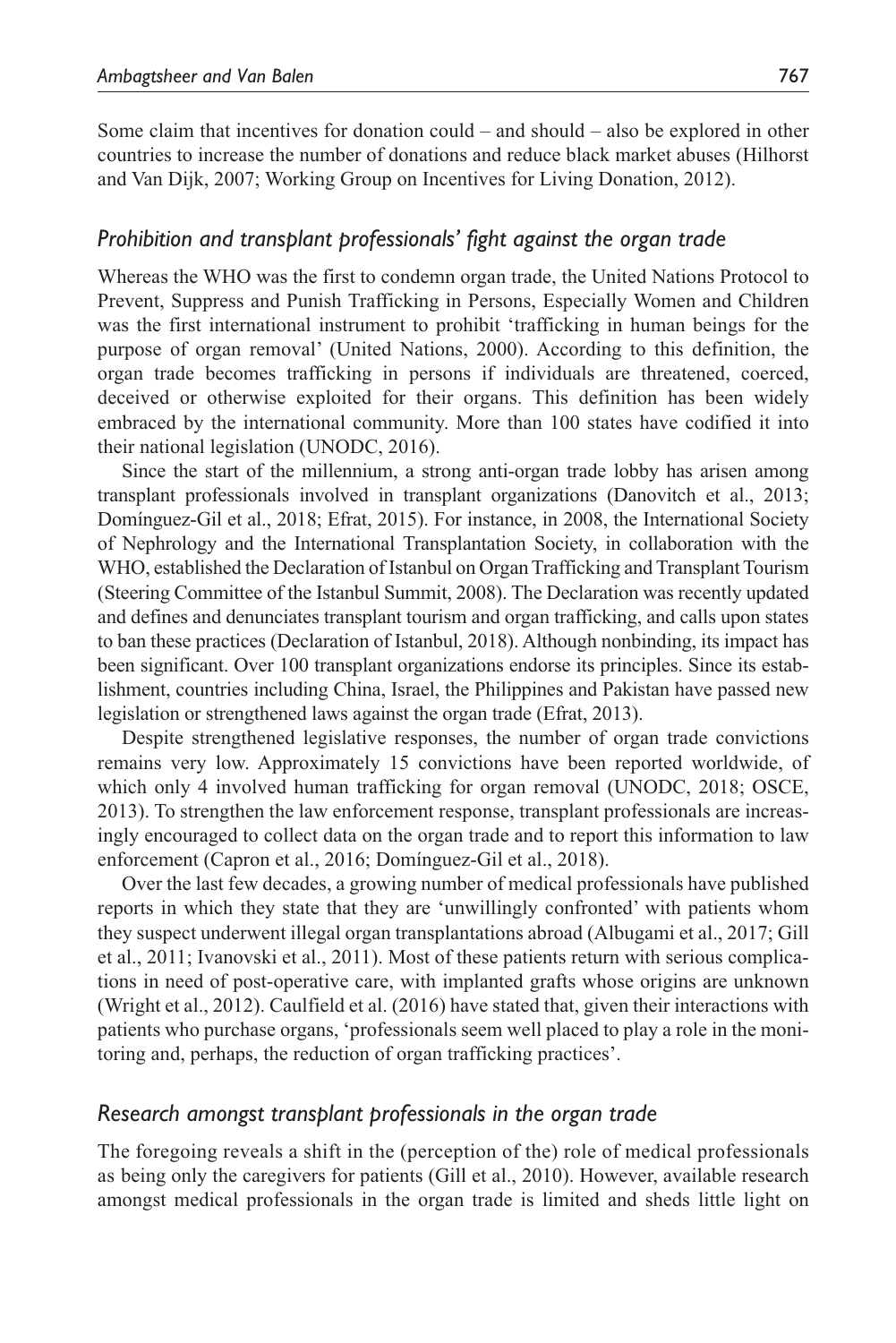professionals' knowledge of illegal transplants and their reaction to patients who buy organs and reveals no information on how they perceive their roles and responsibilities in relation to the organ trade (Ambagtsheer et al., 2013; Columb, 2017; De Jong, 2017; Tong et al., 2014).

In 2014, we conducted an explorative survey amongst 546 transplant professionals in The Netherlands to describe their experiences, attitudes, behaviours, conflicts of duties and needs towards patients who purchase kidneys abroad. The professionals included all people who are involved in the pre- and/or post-operative treatment of kidney patients and donors in transplant centres and dialysis clinics across the country. The survey was completed by 241 respondents (44 percent). Because patients were treated by more than one transplant professional, this number does not represent the number of patients who had travelled. However, the survey was completed by transplant professionals from all transplant centres, and all centres reported clusters of patients who had travelled.

The results revealed that almost half of the transplant professionals involved in the care of kidney patients had treated patients who had travelled to a country outside The Netherlands for a transplant between 2008 and 2013. Although a majority suspected that the patients had purchased the kidneys, one-third reported that they were certain that patients had bought the kidney. Their reported reasons were that the patient said that he/ she had bought the kidney, because the patient said that the donor had received money for the kidney and/or because the purchase was mentioned in the patient's medical record. A majority reported a conflict of duties because they felt unable to protect the victim-donor and because they felt unable to prevent the crime. Almost all reported a need for guidelines in treating patients who buy organs.

Yet, in the absence of a qualitative research component to this study, it remains unknown what knowledge professionals may have about illegally obtained organs. It is also not known how they respond to patients who (are suspected to) have purchased organs and whether/how their rights and duties affect their attitudes towards these patients.

#### *Rationale, scope and aims of the study*

The underlying article presents the results of a qualitative interview study amongst transplant professionals in The Netherlands with the aim of acquiring an in-depth understanding of their experiences with and attitudes towards patients who are suspected of kidney purchases. Building further on the results of the aforementioned survey, this article poses the following questions: What are transplant professionals' experiences with patients who purchase kidneys and how do they deal with these patients? What are their attitudes and behaviours towards these patients and how can these be understood and explained? Finally, how do they perceive their roles and responsibilities in preventing organ purchases?

Acquiring information about these aspects can help clarify how professionals perceive their roles in fighting and deterring the organ trade. This knowledge may contribute to exploring measures to engage transplant professionals in worldwide efforts against the crime. At the time of writing (2018), this is the first in-depth qualitative study to shed light on this topic.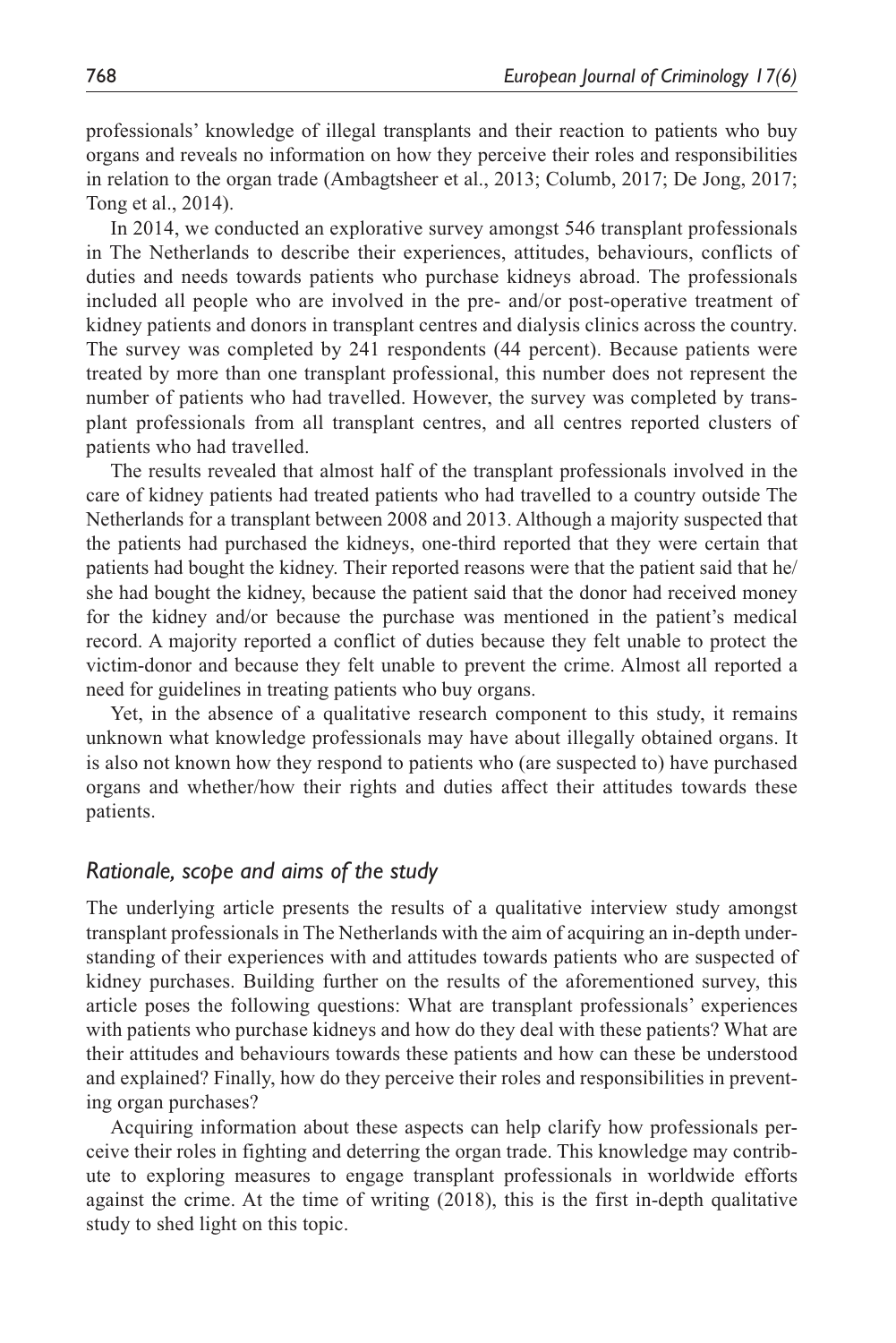#### *Methodology*

We interviewed 41 transplant professionals based in hospitals throughout The Netherlands, most of whom completed our survey and who reported having treated patients whom they suspected or knew had purchased kidneys abroad (Ambagtsheer et al., 2015). The respondents comprised 29 nephrologists (N), 5 nurse practitioners (NP), 5 social workers (SW), 1 research nurse and 1 transplant surgeon. Nephrologists constituted the largest group of respondents who received and completed the survey, which is why most interview respondents were nephrologists.1 To ensure full geographical coverage, we interviewed transplant professionals based at all transplant centres across the country.2 The respondents ranged in age from 31 to 67 years (mean age 49.2 years). Their career duration was 0–37 years (mean 13.7 years).

The respondents were contacted by email. All were informed beforehand that their names and the names of their institutions would be kept confidential. The interviews took place between 2011 and 2015, were tape-recorded, semi-structured, lasted between 45 minutes and 1.5 hours and took place in the respondents' offices. The interviews were recorded, transcribed and analysed through a mixture of thematic and open coding, using QSR\*NVIVO software. The participants' names were coded to ensure anonymity. For the coding process, we used a list of predetermined criteria that we defined based on our research questions. We then assessed and compared codes, discussed overlaps and differences, and integrated them into one coding structure.

The interviews covered the following themes: professionals' experiences with patients who purchased kidneys abroad, their opinions and attitudes towards these patients, and their ideas and views on their roles and responsibilities in deterring organ purchase. With the transplant professional being the main focus of this article, the results reflect and represent their experiences, values and perceptions.

#### **Transplant professionals' suspicions of kidney purchase**

Transplant professionals' experiences with patients who purchased kidneys abroad are shrouded in suspicion, secrecy and silence. A social worker explained:

We never know whether the kidney was paid for. We always have a suspicion. We ask them but of course we don't get an honest answer because people aren't stupid. They won't tell us: 'Yes, I paid thousands of Euros for it.' We all have a gut feeling but we can't prove it. (SW28)

The professionals experienced the issue occasionally. The majority had treated 1 to 2 patients who had travelled abroad to obtain a kidney transplant that was assumed to have been bought. They spoke of patients who travelled between 2006 and 2013 but they also treated patients who had travelled before that time. Most travelled to Asian and Middle Eastern countries for kidney transplantation; a minority went to Western countries (Europe, Canada and USA). Many were still under the care of professionals when the interviews took place.

Whereas the majority found out that their patients had had a kidney transplant abroad after it had taken place, a minority reported that they knew beforehand that their patients were going abroad. Unaware of their patients' plans, professionals stated that their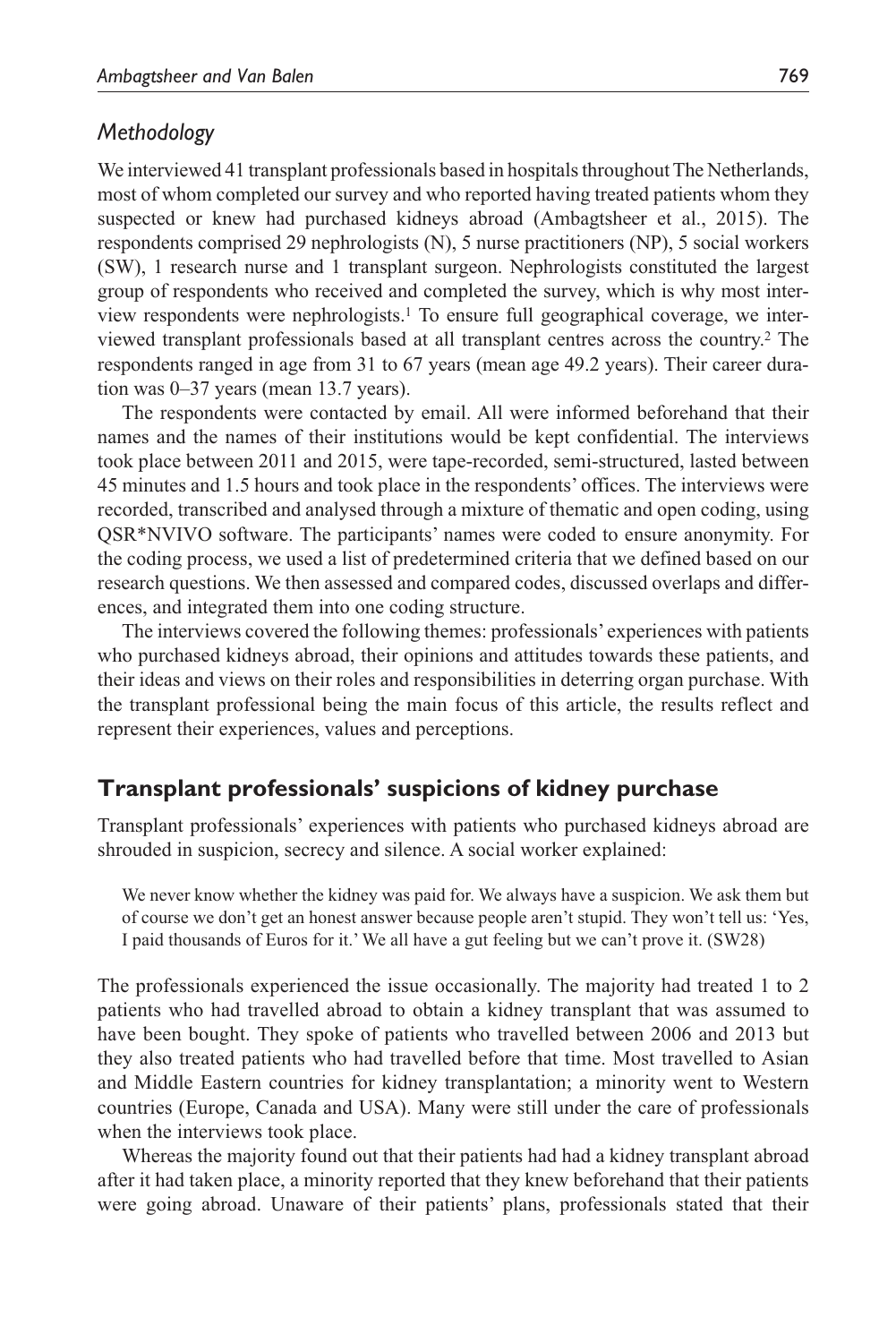patients left unannounced and unexpectedly returned with a strange implanted kidney in need of aftercare. The following statement captures the limited control and knowledge of the respondents regarding their patients' transplant ventures:

A woman suddenly appeared in our ward and said, 'Hello, I was in Afghanistan and I got very sick and needed a kidney and then my nephew in Pakistan donated his kidney.' I never discovered how she had arranged it. I had many questions that she didn't answer. It was a bizarre story. (NP24)

Respondents described their experiences with recipients of suspected kidney purchases as an unwelcome issue that they were unwillingly confronted with and had no control over. Furthermore, their knowledge and information about the suspected purchases were limited. One reason is that the documentation that patients bring back from abroad is often incomplete or absent. If available, only a few details about the medications and post-operative outcome are provided. In addition, patients and their (suspected) kidney purchases are not reported or registered. Consequently, professionals could not rely on a registry of cases or on comprehensive documentation. Rather, with the unusual and suspect nature of these cases 'stuck' in their memories, they based their accounts on their recollections. Sharing an experience about a patient who returned from a transplant in China, a nephrologist recalled:

He merely said, 'it had been arranged'. We asked whether the donor had been someone from the death list and if he had bought the kidney but he didn't want to tell us. He didn't answer. There was an awful silence. I remember that. Yes, that was quite extraordinary. (N29)

The participants generally associated their patients' transplants abroad with the organ trade, especially those obtained in countries such as India, Pakistan and China. In the absence of verifiable information about their patients' donors, respondents often imagined them to be the impoverished kidney sellers or executed prisoners whom they had seen, heard or read about in the media.

Patients' silence about how they had organized their transplants often confirmed the professionals' suspicions. The professionals explained that, when they asked their patients how and where they obtained the grafts, patients acted 'vaguely and suspiciously', avoided answering questions or 'mumbled' that it 'had been taken care of' for them. Others told their caregivers that they had received the kidney from a relative. Because participants could not verify this on the basis of the available documentation, these statements were often met with suspicion and doubt. Only on rare occasions did patients tell their caregivers that they had purchased the kidney.

Their limited knowledge about their patients' transplantations was also reported by professionals who knew beforehand that their patients were going abroad. In these cases, patients did not say they were getting a transplant but told their doctors that they were going 'on holiday' and returned with an implanted kidney whose origin was unknown.

In their accounts, the participants predominantly spoke about the medical aspects, emphasizing the complex treatment that the patients required owing to their post-operative complaints. Patients who obtain transplants abroad are significantly more likely to contract infections than those receiving domestic kidney transplants (Anker and Feeley,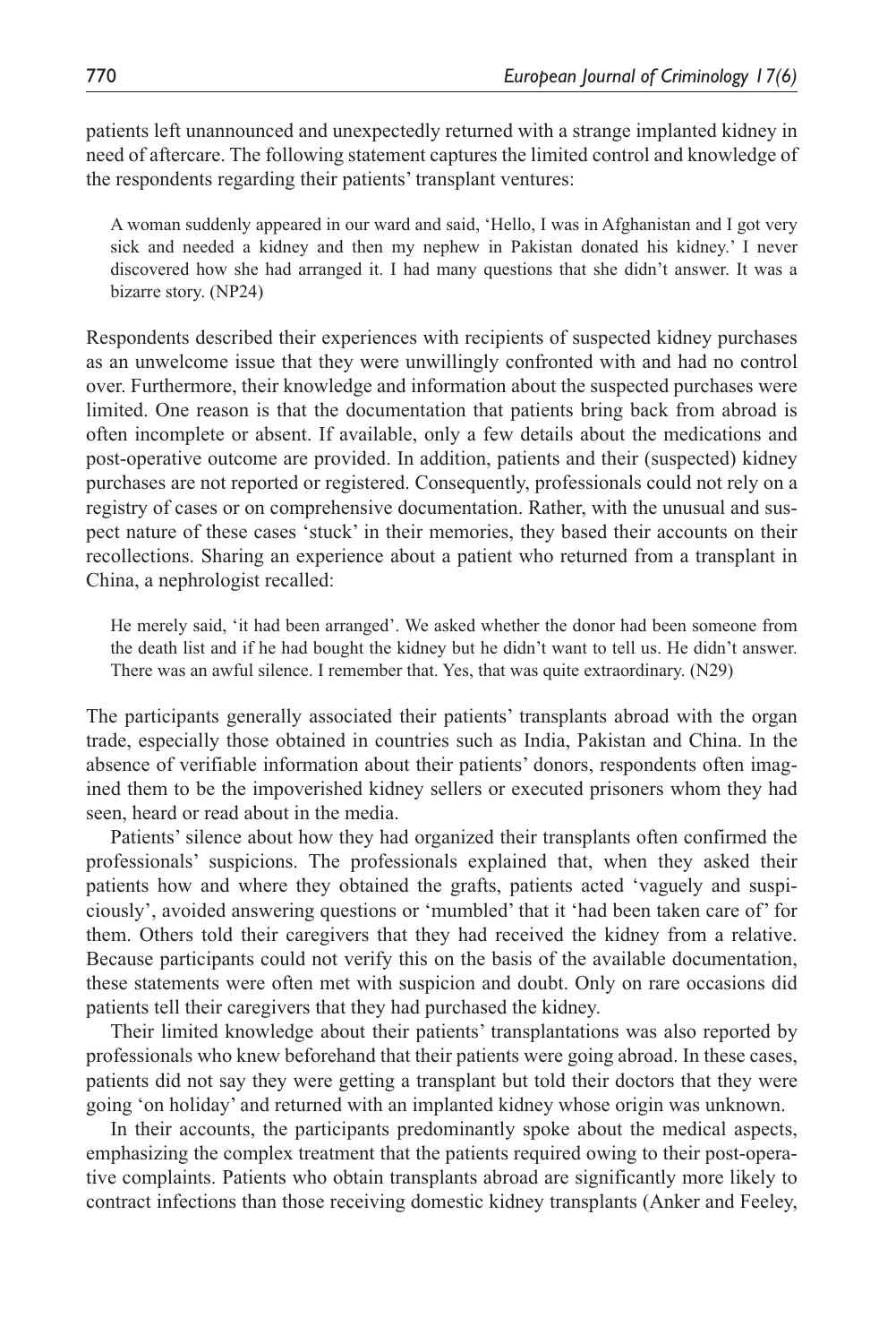2012; Sajjad et al., 2008). These recipients also report significantly lower patient- and graft-survival rates (Albugami et al., 2017; Ivanovski et al., 2011). Many of the complications reported in the literature were also found in the underlying study. Respondents spoke about patients, in particular those who went to Asia and the Middle East, who returned with infections (such as hepatitis, tuberculosis, paratyphus), acute graft rejection and/or graft loss. One patient died in Pakistan after a transplant. A few others passed away upon their return. The complications constituted a source of frustration and worry amongst professionals because these patients required more time-consuming treatment than domestic transplant recipients.

Notably, these reports require some nuance, as there were also patients who returned without infections and with properly functioning grafts. Moreover, respondents remarked that post-transplant complications are common in The Netherlands as well. Overall, however, professionals did not have a high regard for the quality of care that patients received in Asia and the Middle East. They assumed that the complications resulted from old-fashioned treatment or overdoses of immunosuppressant drugs, and presumed that the transplantations had been performed in unhygienic or 'shady' circumstances.

#### *Ethnic ties in cross-border kidney purchases*

Patients who travelled abroad for transplantation commonly had the nationality of the destination country, had lived or worked there in the past, and/or had family and friends living there who supported them by organizing the transplants. Patients' ties to countries with an 'organ trade reputation' were another reason for respondents to assume that the kidneys had been bought. They speculated that it was easier and cheaper for them to buy kidneys abroad than it was for native Dutch patients.

The (ethnic) affinity of patients with their destination countries is reported in almost all studies on the topic. Analysing waiting list removal data in the USA of 373 foreign transplants, researchers found that Asian race and non-resident alien status were significantly and independently associated with foreign transplants, with most transplants having been performed in East Asia and the Pacific (Merion et al., 2008). In the UK, data on 323 foreign transplants were analysed, and it was found that recipients transplanted overseas (that is, in Pakistan and India) were predominantly of South Asian ethnicity (Cronin et al., 2011). Similar findings have been reported in studies amongst patients who travelled from Australia (Kennedy et al., 2005), The Netherlands (Van Balen et al., 2016), Canada (Prasad et al., 2006) and Sweden (Berglund and Lundin, 2012). The authors explain that patients went abroad because of a greater familiarity with and trust in the destination country's health care system. Patients themselves have also stated that they felt more comfortable having the transplant in their native country because they knew the language and the culture, and they had family and friends abroad who helped them organize their transplants (Berglund and Lundin, 2012; Van Balen et al., 2016).

The importance of ethnic ties as an explanation for cross-border kidney purchases may, however, be somewhat overstated. Not all patients in the underlying study were affiliated to their destination country. Furthermore, ethnic affiliation with the destination country did not always guarantee a successful transplant; some patients travelled to their country of origin for transplantation but returned 'empty handed'.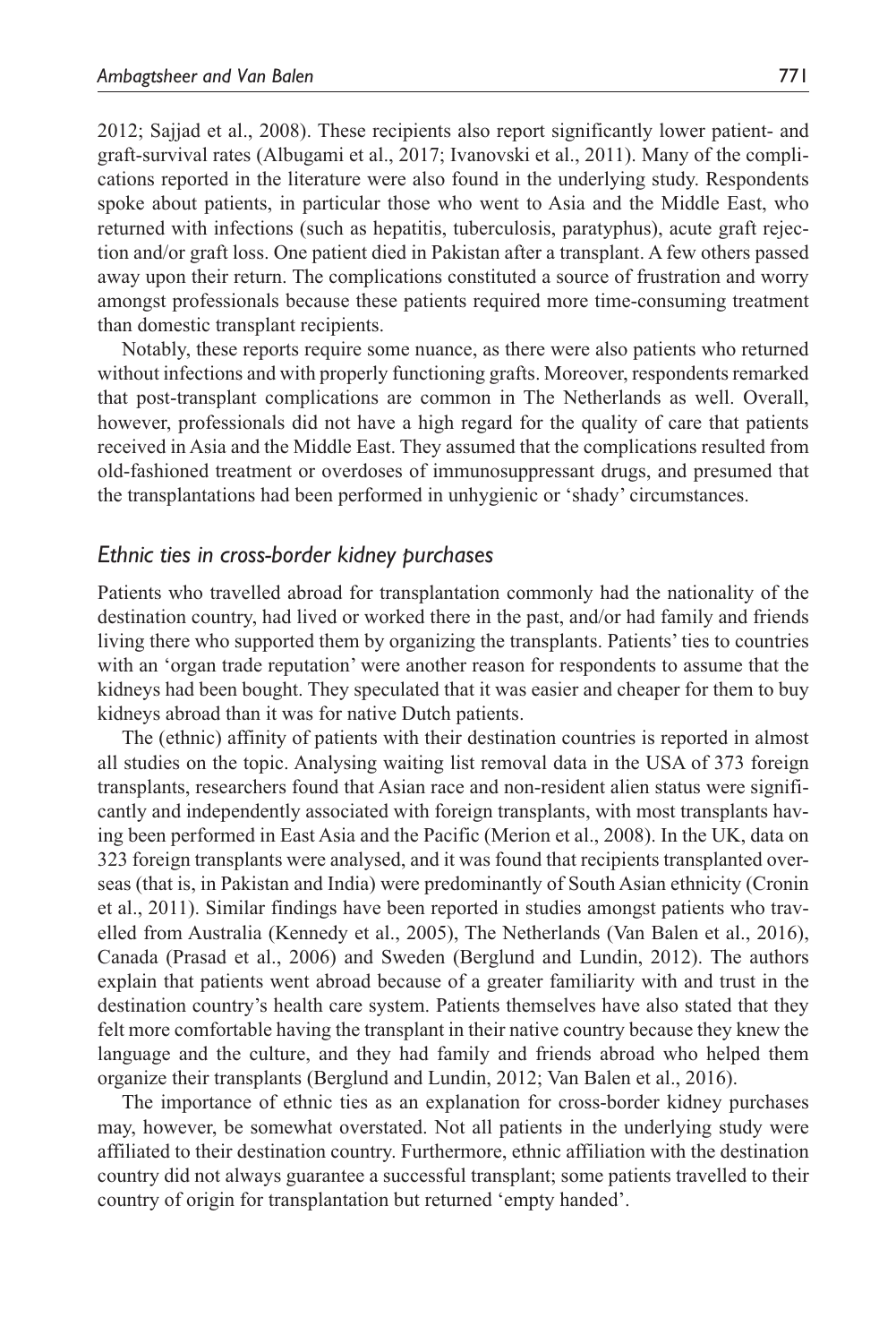## **The walls of secrecy and silence surrounding kidney purchase**

Patients' reluctance to share information about their kidney purchase with their caregiver is not the only reason that there is limited knowledge about the organ trade. A recurring pattern throughout the study was transplant professionals' avoidance of the issue. They were reluctant to ask patients how they had obtained the kidney and consistently referred to their professional duties to explain that they did not need to know about their patients' presumed purchases. As one respondent explained:

My patient came back with a need for care that I provided. Whether it was an ethically condemnable transplantation or not, has nothing to do with my duty of care. For that reason, I didn't pay attention to whether the donor was paid or not. We don't need to know everything. (N14)

Medical professionals are bound by a duty of medical care and an oath of secrecy. The oath of secrecy serves to maintain confidentiality between patients and physicians (Mappes and DeGrazia, 2001; Rieder et al., 2016). Its underlying rationale is its protective function, which allows patients to speak freely about delicate issues, including wrongdoings they might have committed (Mappes and DeGrazia, 2001). The reasoning is that doctors cannot give proper medical care if patients withhold certain information from them out of fear of disclosure (Duijst-Heesters, 2007). The oath of secrecy therefore grants doctors the right of nondisclosure, which releases doctors from the obligation to testify in court (General Medical Council, 2009). The oath of secrecy exists in conjunction with the patient's right to privacy and serves to protect the patient's autonomy and the accessibility of care. Accessibility of care entails that patients have the right to receive care in all circumstances, even after they have committed a crime (Duijst-Heesters, 2007).

Simmel (1906) has demonstrated how secrecy guarantees trust in relationships and creates the conditions for people to talk freely about sensitive issues. Indeed, the oath of secrecy has become a universal duty, laid not only upon doctors but also on notaries and lawyers, that allows their clients to speak in trust about sensitive topics (Mann, 1985; Mappes and DeGrazia, 2001).

The results of the underlying study not only reveal the importance that transplant professionals attach to the fulfilment of their duties, but also demonstrate professionals' reluctance to know the truth behind their patients' alleged kidney purchases. They rationalized their avoidance of the issue:

The kidney was purchased outside our institution. We deliberately don't ask, because we don't want to know. We don't want to hear that he bought the kidney from a poor person who sold his kidney in order to provide shelter for his family. We want to protect ourselves from such sad stories. (N31)

Avoiding guilt or uncomfortable truths is a common neutralization technique. Sykes and Matza (1957) identified five techniques of neutralization: denial of responsibility (offenders claim their behaviour was not in their control), denial of injury (offenders minimize or negate the extent of the harm caused), denial of victim (offenders argue that,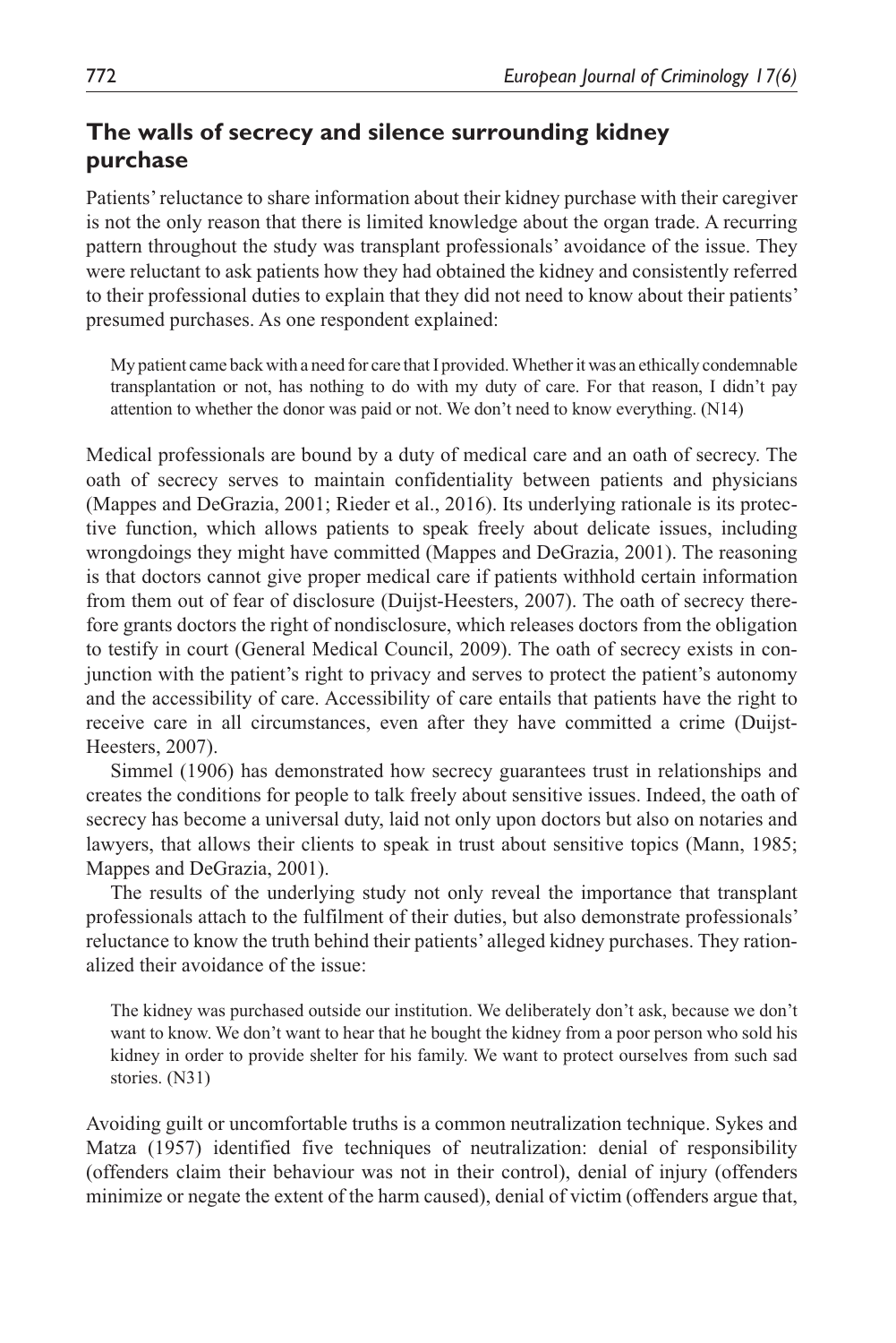although people got hurt, they deserved it), condemnation of the condemners (others' rights to pass judgement is negated) and appeal to higher loyalties (offenders argue that their loyalties lie with others). Whereas Sykes and Matza presented these neutralizations as justifications for deviance, Cohen (2001) illustrated that these rationalizations can also apply to bystanders. He added two rationalizations to the list: moral indifference (absence of appeals to conventional morality) and denial of knowledge (offenders or bystanders profess not to know what they and others around them did). Distinguishing three categories of denial, Cohen explained that, first, there are those who really do not know what was going on and therefore can justifiably claim to have seen nothing. The second category consists of people who are aware of a situation but deny that they knew anything about it (that is, they are lying). The largest category involves those who are in denial, that is, who find themselves between knowing and not knowing. It is the attitude of aloofness – of looking away – that is characteristic of people who find themselves confronted by uncomfortable situations they do not want to face (Cohen, 2001).

Numerous cases are known of offenders and bystanders who rationalized wrongdoings or justified their ignorance of malpractices. Examples include bid-rigging in the Dutch construction industry (Van de Bunt, 2010), the Enron scandal (Friedrichs, 2009), the use of doping by sportspeople, and sexual abuse in the Catholic Church (Siegel, 2011). Mann (1985) found that lawyers do not want to know harmful information about their clients. They have no interest in knowing too much because this knowledge could affect the quality of their work and damage their reputation. Our study reveals that medical professionals can be added to the list of those who make claims and rationalizations in turning a blind eye to practices that they would rather not know about, in this case the (presumed) illegal purchase of kidneys by their patients.

#### *Appeals to a hierarchy of duties*

First of all, the transplant professionals consistently appealed to their duties (that is, their duties of care and secrecy) vis-à-vis their patients. Repeatedly, they emphasized that their loyalties lie with their patients. In doing so, they relied on a hierarchy of rights and duties in which secrecy, care and trust in the relationship with their patients prevailed over other principles or concerns such as preventing kidney purchases and protecting donors from (possible) harm. Highlighting the demarcation of duties between doctors on the one hand and those of police, detectives and judges on the other, participants added that it was not their 'job' or 'business' to prove or know about kidney purchase:

I'm not Sherlock Holmes. I'm not going to try to find out whether they purchased the kidney. I'm just not going to do that. I don't care. Why should I care? (N30)

Underlining the importance of trust in the relationships with their patients, professionals frequently pointed out that enquiring after and 'interrogating' patients about the origin of their kidney would give patients the impression that they were being accused of organ purchase. This, in turn, would harm their relationship and hamper their duty of care. Their duties (and their privilege of nondisclosure) served as a veil that helped them avoid the issue: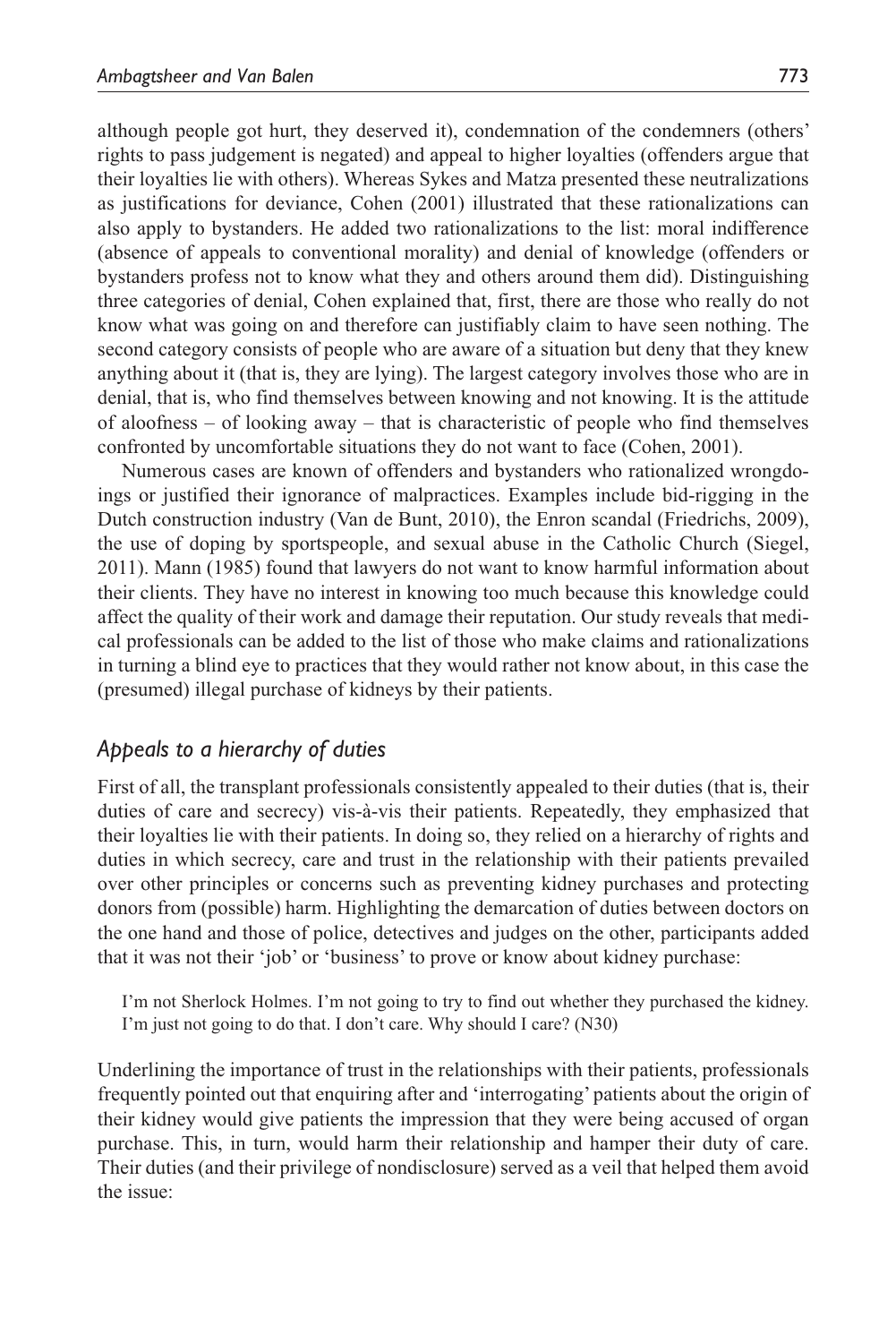It's easy for a doctor to say, 'I am his doctor. I'll do everything for my patient. I shall keep my mouth shut. I shall not notify the police. I will treat him and that's that.' In a way, we can hide behind that. (N3)

Professionals explained that there was no need to delve into – or know about – the purchases, because they are not allowed to report their patients. Respondents pointed out that, given their privilege of nondisclosure, there was little point in knowing about the (presumed) purchases.

## *Denial of responsibility*

Professionals also regarded cross-border kidney purchases as links in the illegal transplant chain that they could not (wholly) prevent and that occurred beyond their control. Hence, they did not consider preventing kidney purchases as part of their responsibility:

I don't feel that I take part in the crime. I'm not the treating physician over there. I don't perform the operation. The patient is with me until a certain moment. Then he leaves and comes back. In my opinion, I don't carry responsibility for what happened in the meantime. (N14)

Participants highlighted that there are limitations to their duties and they emphasized their patients' own autonomy in the matter. They pointed out that all they could do was discourage patients from leaving by emphasizing the risks of acquiring transplants abroad and by informing them about domestic transplant solutions:

At a certain point, my duty ends. I can't lie in front of the plane's wheels to stop the patient from going. Besides, we already have enough other problems to worry about. (N6)

Another frequently cited reason was that asking their patients would take up too much of their time, or they simply were not interested in knowing:

I had the impression that he wanted to tell me all about it, but I wasn't interested in sitting by his bedside to listen to his story. (N27)

Because most professionals did not find out about the (suspected) purchase until months or even years later, they considered the act a 'fait accompli' and explained that 'there's no use in crying over spilled milk'.

## *The moral ambiguity surrounding kidney purchases*

The organ trade is characterized by its moral complexity. Indeed, the question of whether or not to legalize the trade has been the subject of heated debates since the 1980s (Danovitch and Delmonico, 2008; Matas, 2011). The moral controversy underpinning organ sales was also reflected in professionals' responses. They described the organ trade as an ethically complex and difficult topic. As one nephrologist declared: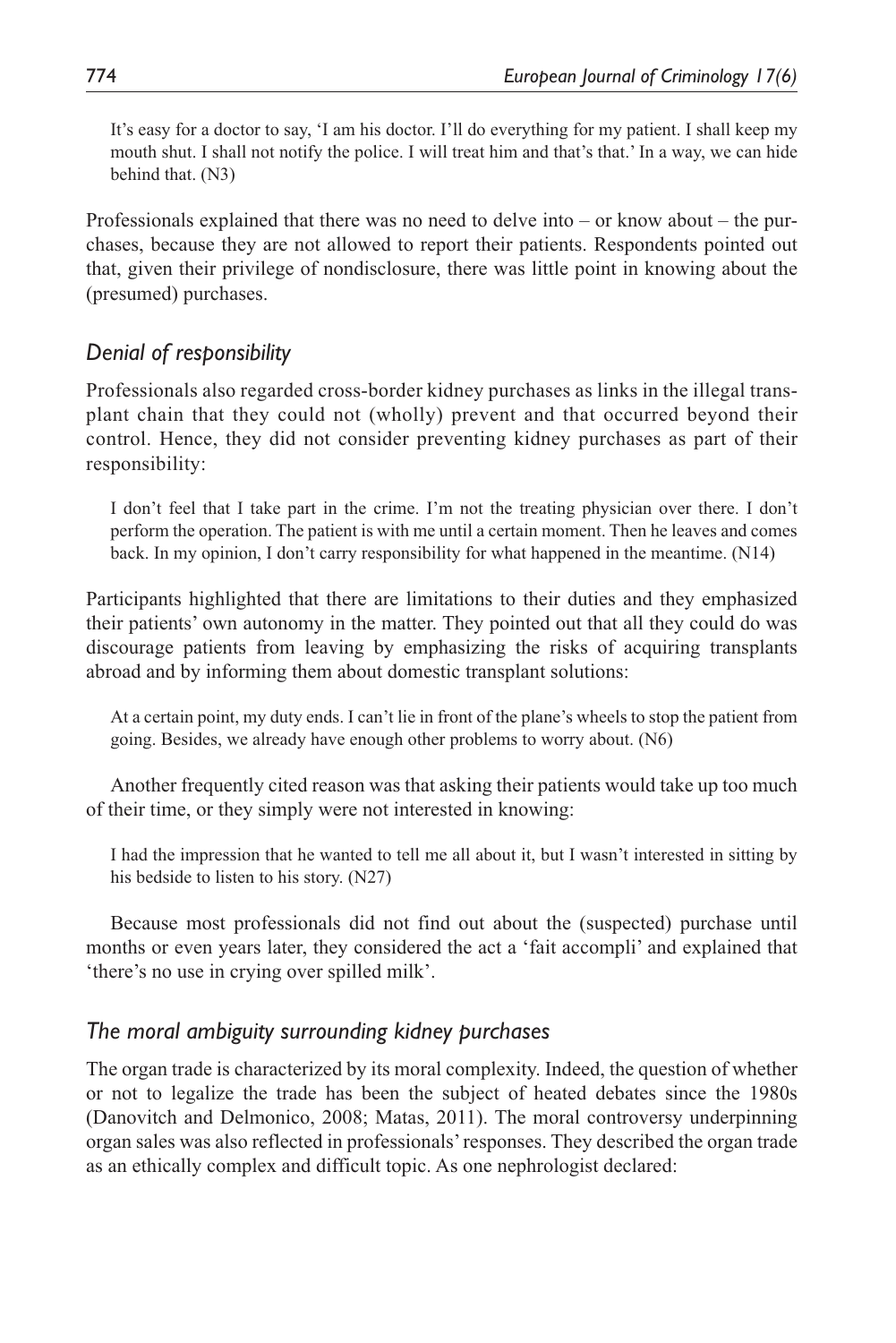The patient is guilty of a crime, but there is also a moral context in that. If he doesn't buy that kidney, he might die .... If the patient benefited from the transplant, then I'm happy for him. But if you were to ask me to share my opinion before he leaves, I would say that I condemn it and that I don't offer my support. Morally we try to find a way out of this, you see? Because we just don't know how to deal with the issue. (N23)

On the one hand, professionals understood and sympathized with patients who bought organs. They referred to patients' desperation owing to the long wait, their dialysisrelated complaints, and the government's inability to procure sufficient donor organs. On the other hand, they condemned the purchase and sale of organs, in particular if these took place in illegal circumstances with an increased risk of exploitation. Some, however, alluded to the financial benefits and the 'win–win situation' that may arise between patients and their donors after the sale of a kidney. Approximately half of the respondents considered a government-regulated policy whereby donors receive a reward such as a life-long health insurance as an acceptable solution to the organ shortage. They pointed out that increasing kidney donations through financial incentives might prevent their patients from buying organs on the black market.

They also mentioned that the 'Western attitude to the organ trade is rather rigid' and that ethical norms can vary across cultures. Respondents stated that, in some cultures, paying for organs is considered normal or condoned and explained that their patients who went abroad often came from cultures 'where everything is for sale, including people and their kidneys'. They found it less condemnable if patients originated from and travelled to countries where kidney purchases are permitted (that is, Iran) or tolerated.

The foregoing reveals the conundrum that transplant professionals are faced with when treating patients who purchase kidneys and shows that professionals rationalize their avoidance of patients' kidney purchases by appealing to a hierarchy of duties (in which those towards patients prevail), by claiming that they do not carry responsibility for what happens to patients or donors abroad and by avoiding (guilty) knowledge (that is, the possible exploitation of donors). Yet, professionals' responses must also be understood in the context of the moral ambiguity that underlies organ trade. Not all of the participants perceive the trade as a harmful or serious crime, in particular when it concerns cross-border kidney purchases that take place in cultures that condone or legalize them.

## **Understanding transplant professionals' responses to kidney purchases**

Despite the fact that all transplant centres were found to have provided care to patients who had presumably bought organs abroad, none of them contacted transplant centres abroad to verify the origins of the acquired kidneys. Doctors do not have an obligation to investigate and prove whether their patients will commit or have committed crimes (Duijst-Heesters, 2007). Nonetheless, the oath of secrecy is not absolute (Rieder et al., 2016). Jurisdictions accept that doctors may disclose confidential information when required by law, when patients agree to the disclosure, when conflicts of duties arise, and/or in the case of overriding interests (American Medical Association, 2012; General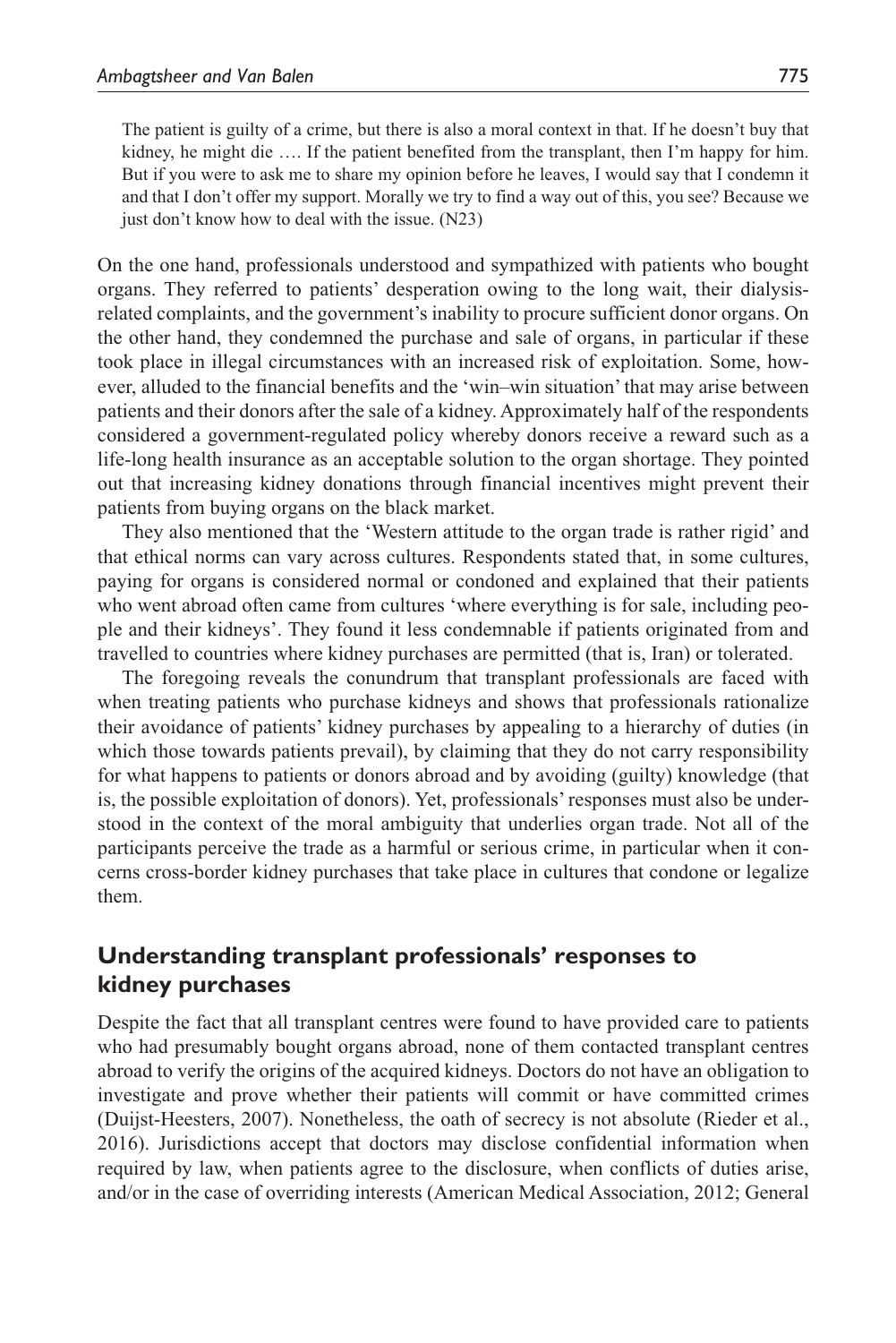Medical Council, 2009). A conflict of duties arises when a doctor is confronted with a situation needing a solution and in which harm can be prevented by a breach of confidentiality. Accepted reasons for disclosure are child abuse, crimes that may lead to the death of the victim and infectious diseases that threaten public health (American Medical Association, 2012; General Medical Council, 2009).

Given these disclosure criteria and the underlying study's findings, it is unlikely that kidney purchases pass the threshold of reporting legislation. First, the study showed that professionals *suspect* that kidney purchases take place, but are rarely certain. Patients commonly do not tell their doctors that they are going to purchase, or have purchased, an organ. The limited information that patients bring back about their transplants also makes it difficult to determine whether an (illegal) organ purchase occurred. Many doctors questioned whether or not their patients should be punished for buying a kidney abroad,<sup>3</sup> and feared legal repercussions if they (illegitimately) reported their patients to law enforcement. More importantly, however, transplant professionals did not consider kidney purchases to be sufficiently harmful to justify a breach of secrecy. Rather, they regarded cross-border kidney purchases as a consequence of an organ shortage that is not their responsibility to deter or prevent.

## **Encouraging disclosure of suspicious transplantations**

Although there are good reasons why doctors do not report their patients, the possible implications of nondisclosure by transplant professionals should not be overlooked. First of all, nondisclosure is likely to allow brokers, medical doctors and other actors to continue performing illegal transplantations. At the time of writing, and despite strengthened legislation, new reports demonstrate that patients continue to travel for risky transplantations, most returning with serious medical complications (Albugami et al., 2017; Ratkovic et al., 2018). Furthermore, research into prosecuted cases demonstrates that police and prosecutors struggle to gather sufficient evidence to secure successful convictions, in particular against brokers and medical doctors (De Jong, 2017). Indeed, prosecutions of those who facilitate illegal transplantations remain rare, and medical doctors in particular are immune to prosecution (De Jong, 2017; Holmes et al., 2016; Scheper-Hughes, 2003).

The underlying results nevertheless suggest that support exists amongst transplant professionals to disclose suspicious transplant activity. First of all, the participants accepted the idea of a reporting tool if patients' identities remain protected and if the legal procedure is clear. Many added that a mandatory tool that guarantees anonymity for doctors and patients would be most effective. They added that legal guidelines on the issue would be helpful. They emphasized, however, that such a code should not harm the relationship with their patients. They reiterated that, whereas it is the responsibility of governments to combat the organ trade, it remains theirs to care for and protect their patients. Thus, to generate a more proactive stance from transplant professionals, changes must be made to the legal framework that governs their rights and duties. More specifically, governments need to loosen the conditions under which professionals can legitimately report suspicious transplant activities (Capron et al., 2016; Caulfield et al., 2016).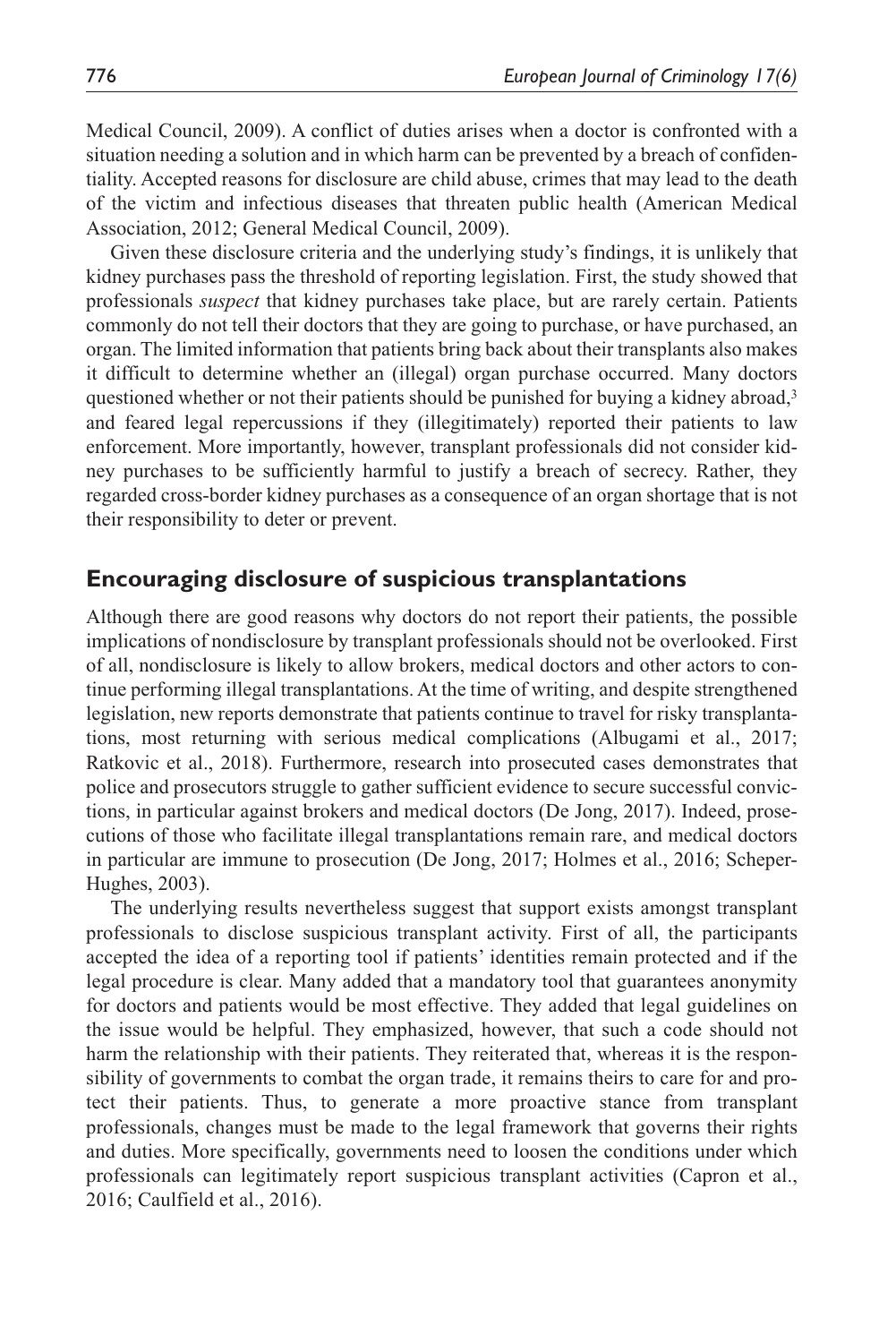Elsewhere, we have proposed the implementation of an anonymous reporting code that can support police and judiciary in investigating, disrupting and prosecuting organtrafficking networks. Information could include the names of hospitals, clinics, cities and/or hospital staff that are involved in illegal transplant activities. To maintain safety and transparency, the code should, at a minimum, designate a reporting centre, guide professionals through a list of indicators and contain protection mechanisms similar to whistle-blower laws. The identity of patients, doctors and/or their institutions should be protected (Ambagtsheer et al., 2015).

Such a tool could support law enforcement in the criminal investigations of those who facilitate illegal organ transplantations abroad. Professionals could report this information to the same national institutions that receive information on human trafficking, domestic violence and child abuse. After analysing the reported information, the reporting centre could submit the information to the national police, who in turn contact the police forces or liaison officers of the transplant destination country. This national–international reporting method would allow for the information to reach the appropriate authorities and would strengthen cross-border collaboration and enforcement of the crime.

Disclosure of such information may have disadvantages. It may erode the patient– doctor relationship. Patients may provide names of fictitious centres or may even avoid seeking care from their treating physicians upon return. On the other hand, disclosure may have a strong preventative effect, causing illegally operating transplant centres to think twice before performing an illegitimate transplant.

#### **Conclusion**

In conclusion, the walls of secrecy and silence amongst transplant professionals and their kidney-purchasing patients do little to curb the organ trade. Transplant professionals' responses to the organ trade contrast with the aforementioned developments in the international transplant community, which demand a proactive approach from transplant doctors who treat patients who buy organs (Council of Europe, 2017; Danovitch et al., 2013). We thus found a discrepancy between what is encouraged from transplant professionals at the international level and their actual attitudes and behaviours towards patients in their day-to-day local practices. Furthermore, not all transplant professionals regard cross-border kidney purchases as a serious crime. Rather, they view it as a morally dubious result of organ scarcity that does not legitimatize breach of secrecy.

It is likely that cross-border kidney purchases will persist in the absence of reporting by transplant professionals who suspect that they have taken place. Transplant professionals are important actors in (the fight against) the organ trade and should be considered as such, even if they do not take an active or knowing part in the crime. Governments should consider implementing reporting tools for professionals to enable them to disclose suspicious transplant activities anonymously. At the time of writing (2018), no such tool exists in The Netherlands, or in other countries.

#### **Acknowledgements**

The authors are grateful to Richard Staring, René van Swaaningen, Wilma Duijst, Willem Weimar, Jessica De Jong and Seán Columb and anonymous reviewers for their helpful remarks on earlier versions of this manuscript.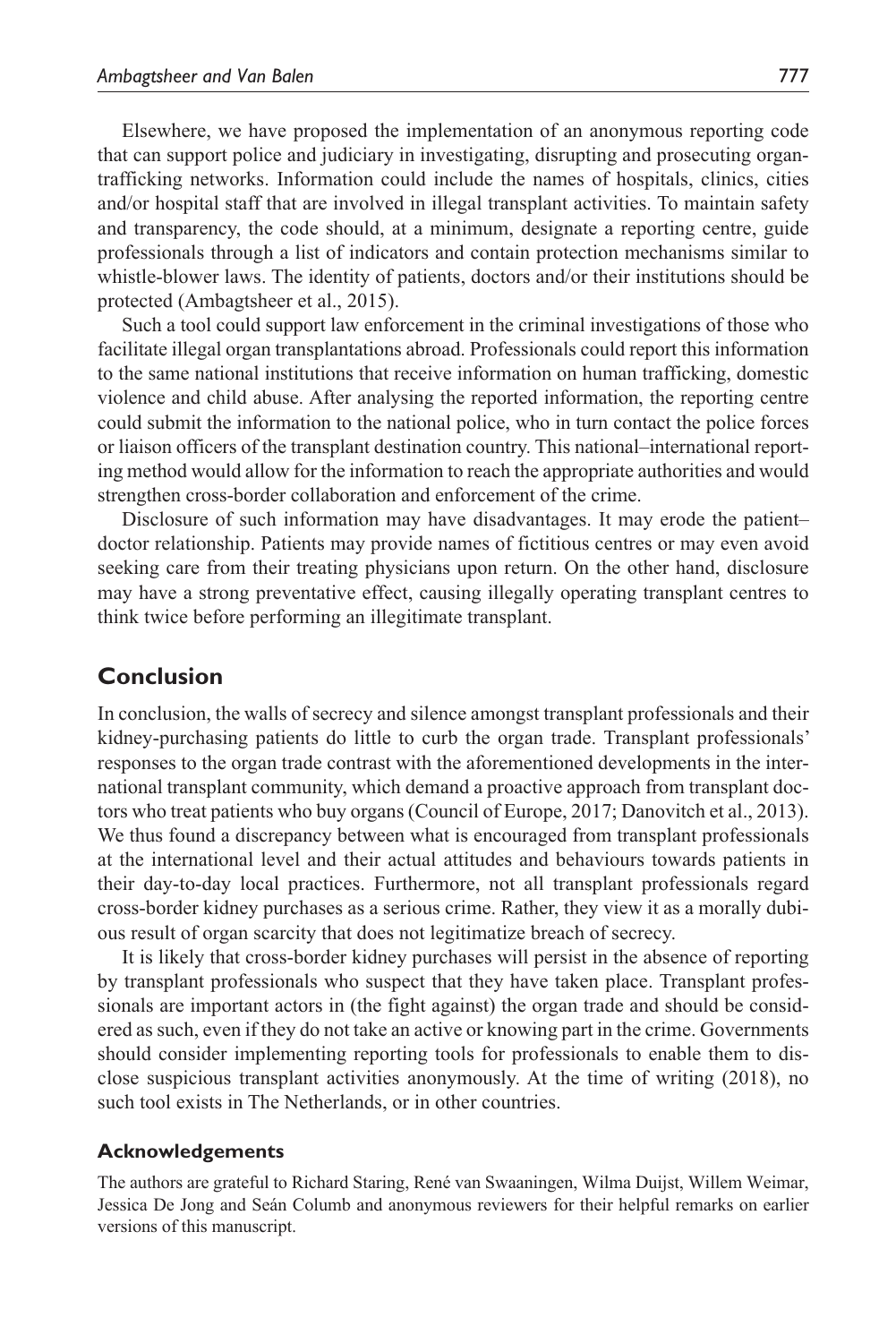#### **Funding**

The author(s) disclosed receipt of the following financial support for the research, authorship, and/ or publication of this article: This study benefited from financial support received from the Prevention of and Fight against Crime Programme of the European Commission – Directorate-General Home Affairs for a study on trafficking in human beings for the purpose of organ removal (the HOTT project, 2012-2016) (Grant no. 4000002186).

### **Notes**

- 1. Whereas surgeons perform the transplant operations, nephrologists specialize in kidney care and treat people with (chronic) kidney disease. Nephrologists traditionally chair the kidney transplant programmes.
- 2. At the time of study, there were seven transplant centres in The Netherlands.
- 3. Under the Dutch Law on Organ Donation and the Dutch Criminal Code, a cross-border organ purchase is punishable only if the double criminality principle is fulfilled. This principle requires that the patient be of Dutch nationality and that the destination country prohibits organ purchases. At the time of writing, the legal provisions governing (cross-border) organ purchases have not been applied in court or clarified in case law.

## **References**

- Albugami MM, Alotaibe FE, Alabadi AM et al. (2017) Transplant tourism following the Declaration of Istanbul: Poor outcomes and nephrologist dilemma. *Nephrology* 23: 1139–1144.
- Ambagtsheer F, De Jong J, Bramer WM, et al. (2016) On patients who purchase organs abroad. *American Journal of Transplantation* 16: 2800–2815.
- Ambagtsheer F, van Balen LJ, Duijst-Heesters WL et al. (2015) Reporting organ trafficking networks: A survey-based plea to breach the secrecy oath. *American Journal of Transplantation* 15(7): 1759–1767.
- Ambagtsheer F, Zaitch D, Weimar W (2013) The battle for human organs: Organ trafficking and transplant tourism in a global context. *Global Crime* 14: 1–26.
- American Medical Association (2012) Opinion 5.05 Confidentiality. URL (accessed 3 January 2019): [https://journalofethics.ama-assn.org/article/ama-code-medical-ethics-opinions](https://journalofethics.ama-assn.org/article/ama-code-medical-ethics-opinions-confidentiality-patient-information/2012-09) [-confidentiality-patient-information/2012-09](https://journalofethics.ama-assn.org/article/ama-code-medical-ethics-opinions-confidentiality-patient-information/2012-09).
- Anker AE and Feeley TH (2012) Estimating the risks of acquiring a kidney abroad: A meta-analysis of complications following participation in transplant tourism. *Clinical Transplantation* 26: E232–E241.
- Berglund S and Lundin S (2012) 'I had to leave': Making sense of buying a kidney abroad. In: Gunnarson M and Svenaeus F (eds) *The Body as a Gift, Resource, and Commodity: Exchanges Organs, Tissues and Cells in the 21st Century*. Huddinge: Södertörn Studies in Practical Knowledge, 321–342.
- Budiani-Saberi DA and Delmonico FL (2008) Organ trafficking and transplant tourism: A commentary on the global realities. *American Journal of Transplantation* 8: 925–929.
- Budiani-Saberi DA, Raja KR, Findley KC et al. (2014) Human trafficking for organ removal in India: A victim-centered, evidence-based report. *Transplantation* 97: 380–384.
- Capron AM, Danovitch GM, Delmonico FL (2014) Organ markets: Problems beyond harms to vendors. *American Journal of Bioethics* 14: 23–25.
- Capron AM, Muller E, Ehrlich G et al. (2016) Trafficking in human beings for the purpose of organ removal: Stimulating and enhancing partnerships between transplant professionals and law enforcement. *Transplant Direct* 2: e57.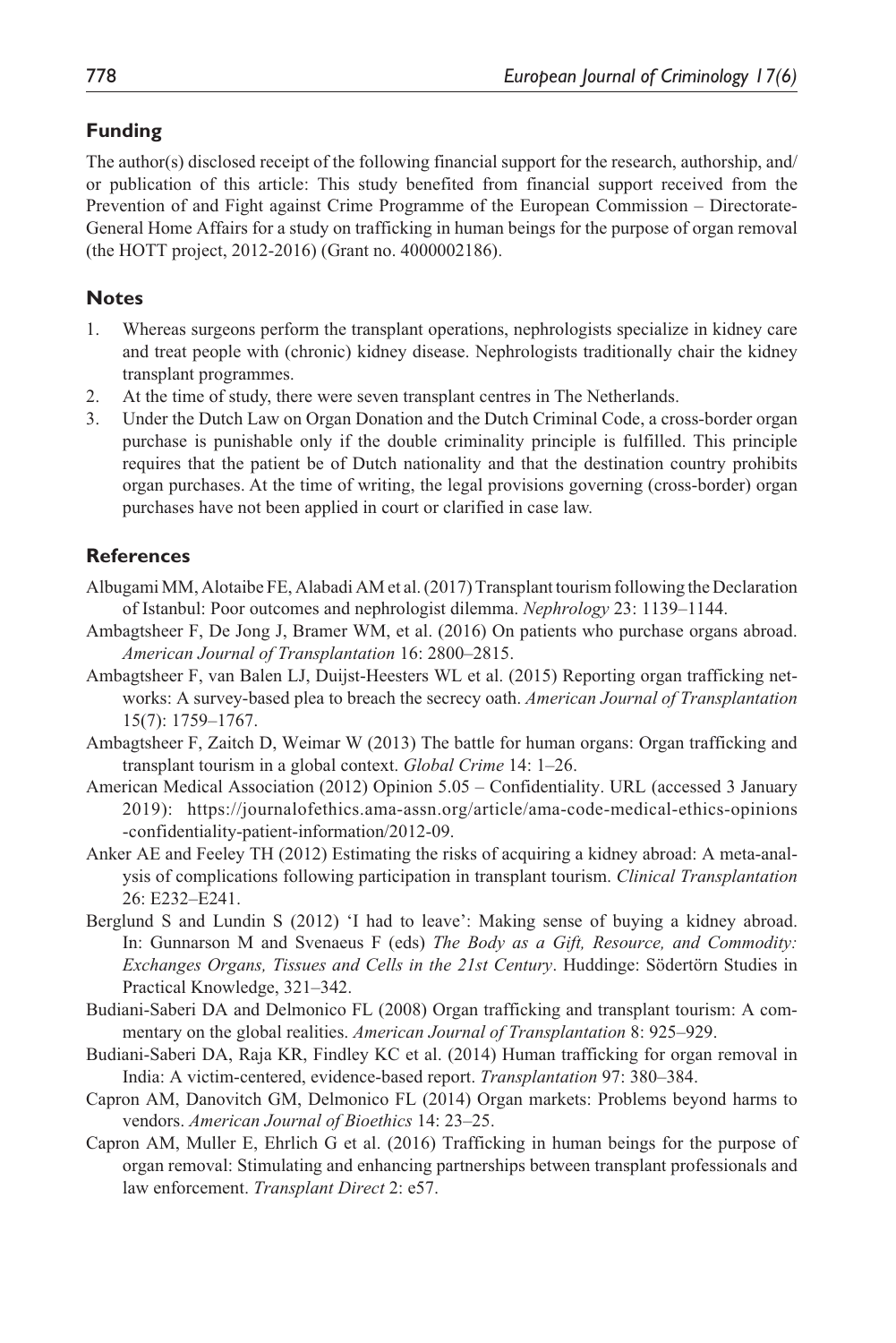- Caulfield T, Duijst W, Bos M et al. (2016) Trafficking in human beings for the purpose of organ removal and the ethical and legal obligations of healthcare providers. *Transplant Direct* 2: e60.
- Cherry MJ (2015) *Kidney for Sale by Owner: Human Organs, Transplantation, and the Market*. Washington, DC: Georgetown University Press.
- Cohen S (2001) *States of Denial: Knowing about Atrocities and Suffering*. Cambridge: Polity Press.
- Columb S (2016) Excavating the organ trade: An empirical study of organ trading networks in Cairo, Egypt. *British Journal of Criminology* 57: 1301–1321.
- Columb S (2017) Disqualified bodies: A sociolegal analysis of the organ trade in Cairo, Egypt. *Law & Society Review* 51: 282–312.
- Commission of the European Communities (2007) Communication from the Commission to the European Parliament and the Council. Organ Donation and Transplantation: Policy Actions at EU Level, {SEC(2007) 704} {SEC(2007) 705}, 1–11. Brussels: European Commission. URL (accessed 3 January 2019): [http://eur-lex.europa.eu/legal-content/EN/TXT/?uri=celex](http://eur-lex.europa.eu/legal-content/EN/TXT/?uri=celex%3A52007DC0275) [%3A52007DC0275.](http://eur-lex.europa.eu/legal-content/EN/TXT/?uri=celex%3A52007DC0275)
- Council of Europe (2014) A new Convention to combat trafficking in human organs. Factsheet 51. URL (accessed 3 January 2019): <https://wcd.coe.int/ViewDoc.jsp?id=2214787&Site=DC>.
- Council of Europe (2017) Resolution CM/Res(2017)2 on establishing procedures for the management of patients having received an organ transplant abroad upon return to their home country to receive follow-up care. Adopted by the Committee of Ministers on 14 June 2017, Strasbourg. URL (accessed 7 January 2019): [https://www.edqm.eu/sites/default/files](https://www.edqm.eu/sites/default/files/cmres_2017_2-on_establishing_procedures_for_patients_received_organ_tx_abroad.pdf) [/cmres\\_2017\\_2-on\\_establishing\\_procedures\\_for\\_patients\\_received\\_organ\\_tx\\_abroad.pdf](https://www.edqm.eu/sites/default/files/cmres_2017_2-on_establishing_procedures_for_patients_received_organ_tx_abroad.pdf).
- Cronin AJ, Johnson RJ, Birch R et al. (2011) Solving the kidney transplant crisis for minority ethnic groups in the UK: Is being transplanted overseas the answer? In: Weimar W, Bos MA and Busschbach JJ (eds) *Organ Transplantation: Ethical, Legal and Psychosocial Aspects. Expanding the European Platform*. Lengerich: Pabst Science Publishers, 62–72.
- Danovitch GM and Delmonico FL (2008) The prohibition of kidney sales and organ markets should remain. *Current Opinion in Organ Transplantation* 13: 386–394.
- Danovitch GM, Chapman J, Capron AM et al. (2013) Organ trafficking and transplant tourism: The role of global professional ethical standards – the 2008 Declaration of Istanbul. *Transplantation* 95: 1306–1312.
- Declaration of Istanbul (2018) The Declaration of Istanbul on Organ Trafficking and Transplant Tourism (2018 Edition). URL (accessed 9 January 2019): [http://www.declarationofistanbul](http://www.declarationofistanbul
.org/images/Policy_Documents/2018_Ed_Do/2018_Edition_of_the_Declaration_of_Istanbul
_Final.pdf.) [.org/images/Policy\\_Documents/2018\\_Ed\\_Do/2018\\_Edition\\_of\\_the\\_Declaration\\_of\\_Istanbul](http://www.declarationofistanbul
.org/images/Policy_Documents/2018_Ed_Do/2018_Edition_of_the_Declaration_of_Istanbul
_Final.pdf.) [\\_Final.pdf.](http://www.declarationofistanbul
.org/images/Policy_Documents/2018_Ed_Do/2018_Edition_of_the_Declaration_of_Istanbul
_Final.pdf.)
- De Jong J (2017) Human trafficking for the purpose of organ removal. Dissertation, Utrecht University.
- Domínguez-Gil B, Danovitch G, Martin DE et al. (2018) Management of patients who receive an organ transplant abroad and return home for follow-up care: Recommendations from the Declaration of Istanbul Custodian Group. *Transplantation* 102: e2–e9.
- Duijst-Heesters WLJM (2007) *Boeven in het Ziekenhuis. Een juridische beschouwing over de verhouding tussen het medisch beroepsgeheim en de opsporing van strafbare feiten*. The Hague: SDU Uitgevers (English summary available).
- Efrat A (2013) Combating the kidney commerce. Civil society against organ trafficking in Pakistan and Israel. *British Journal of Criminology* 53: 764–783.
- Efrat A (2015) Professional socialization and international norms: Physicians against organ trafficking. *European Journal of International Relations* 21(3): 647–671.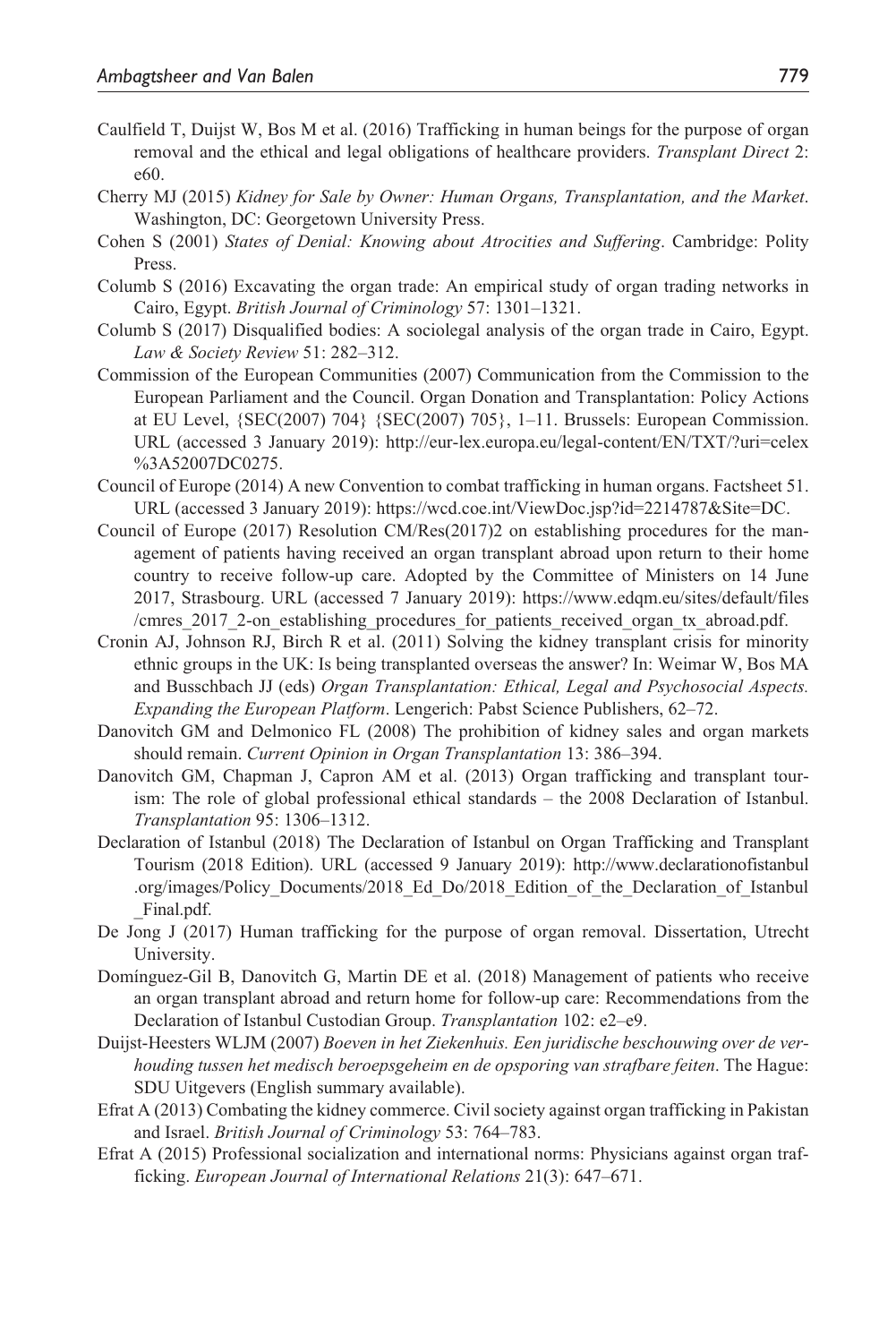- Evans RW (2008) Ethnocentrism is an unacceptable rationale for health care policy: A critique of transplant tourism position statements. *American Journal of Transplantation* 8: 1089–1095.
- Franko Aas KF (2013) *Globalization and Crime*, 2nd edn. London: SAGE.
- Friedrichs DO (2009) *Trusted Criminals: White Collar Crime in Contemporary Society*. 4th Edition. Belmont, CA: Wadsworth Cengage Learning.
- Fry-Revere S (2014) *The Kidney Sellers. A Journey of Discovery in Iran*. Durham, NC: Carolina Academic Press.
- Fry-Revere S, Chen D, Bastani B et al. (2018) Coercion, dissatisfaction, and social stigma: An ethnographic study of compensated living kidney donation in Iran. *International Urology and Nephrology*. Epub ahead of print, doi: 10.1007/s11255-018-1824-y
- General Medical Council (2009) Confidentiality. URL (accessed 3 January 2019): [http://www](http://www.gmc-uk.org/guidance/ethical_guidance/confidentiality.asp) [.gmc-uk.org/guidance/ethical\\_guidance/confidentiality.asp](http://www.gmc-uk.org/guidance/ethical_guidance/confidentiality.asp).
- Ghods AJ and Savaj S (2006) Iranian model of paid and regulated living-unrelated kidney donation. *Clinical Journal of the American Society of Nephrology* 1: 1136–1145.
- Gill JS, Goldberg A, Prasad GV et al. (2010) Policy statement of canadian society of transplantation and canadian society of nephrology on organ trafficking and transplant tourism. *Transplantation* 90: 817–820.
- Gill J, Diec O, Landsberg DN et al. (2011) Opportunities to deter transplant tourism exist before referral for transplantation and during the workup and management of transplant candidates. *Kidney International* 79: 1026–1031.
- Global Observatory on Donation and Transplantation (2015) 2015 Activity Date. URL (accessed 3 January 2019): [http://www.transplant-observatory.org/download/2015-activity-data/.](http://www.transplant-observatory.org/download/2015-activity-data/)
- Greenberg O (2013) The global organ trade. A case in point. *Cambridge Quarterly of Healthcare Ethics* 22: 238–245.
- Heidary Rouchi A, Mahdavi-Mazdeh M and Zamyadi M (2009) Compensated living kidney donation in Iran: Donor's attitude and short-term follow-up. *Iranian Journal of Kidney Diseases* 3: 34–39.
- Hilhorst MT and Van Dijk G (2007) *Financial Incentives for Organ Donation. An Investigation of the Ethical Issues*. Ethics and Health Monitoring Report 2007/3. The Hague: Centre for Ethics and Health. URL (accessed 3 January 2019): [http://hottproject.com/userfiles/Publicaties](http://hottproject.com/userfiles/Publicaties/FinancialIncentivesVanDijkHilhorst.pdf) [/FinancialIncentivesVanDijkHilhorst.pdf](http://hottproject.com/userfiles/Publicaties/FinancialIncentivesVanDijkHilhorst.pdf).
- Holmes P, Rijken C, D'Orsi S et al. (2016) Establishing trafficking in human beings for the purpose of organ removal and improving cross-border collaboration in criminal cases. *Transplant Direct* 2: e58.
- Ivanovski N, Masin J, Rambabova-Busljetic I et al. (2011) The outcome of commercial kidney transplant tourism in Pakistan. *Clinical Transplantation* 25: 171–173.
- Kennedy SE, Shen Y, Charlesworth JA et al. (2005) Outcome of overseas commercial kidney transplantation: An Australian perspective. *Medical Journal of Australia* 182: 224–227.
- Khalaf H, Farag S and El-Hussainy E (2004) Long-term follow-up after liver transplantation in Egyptians transplanted abroad. *Saudi Medical Journal* 25: 1931–1934.
- Koplin JJ (2014) The ambiguous lessons of the Iranian model of paid living kidney donation. *Monash Bioethics Review* 32: 284–290.
- Kwon CHD, Lee SK and Ha J (2011) Trend and outcome of Korean patients receiving overseas solid organ transplantation between 1999 and 2005. *Journal of Korean Medical Science* 26: 17–21.
- Lundin S (2012) Organ economy: Organ trafficking in Moldova and Israel. *Public Understanding of Science* 21: 226–241.
- Mahdavi-Mazdeh M (2012) The Iranian model of living renal transplantation. *Kidney International* 82: 627–634.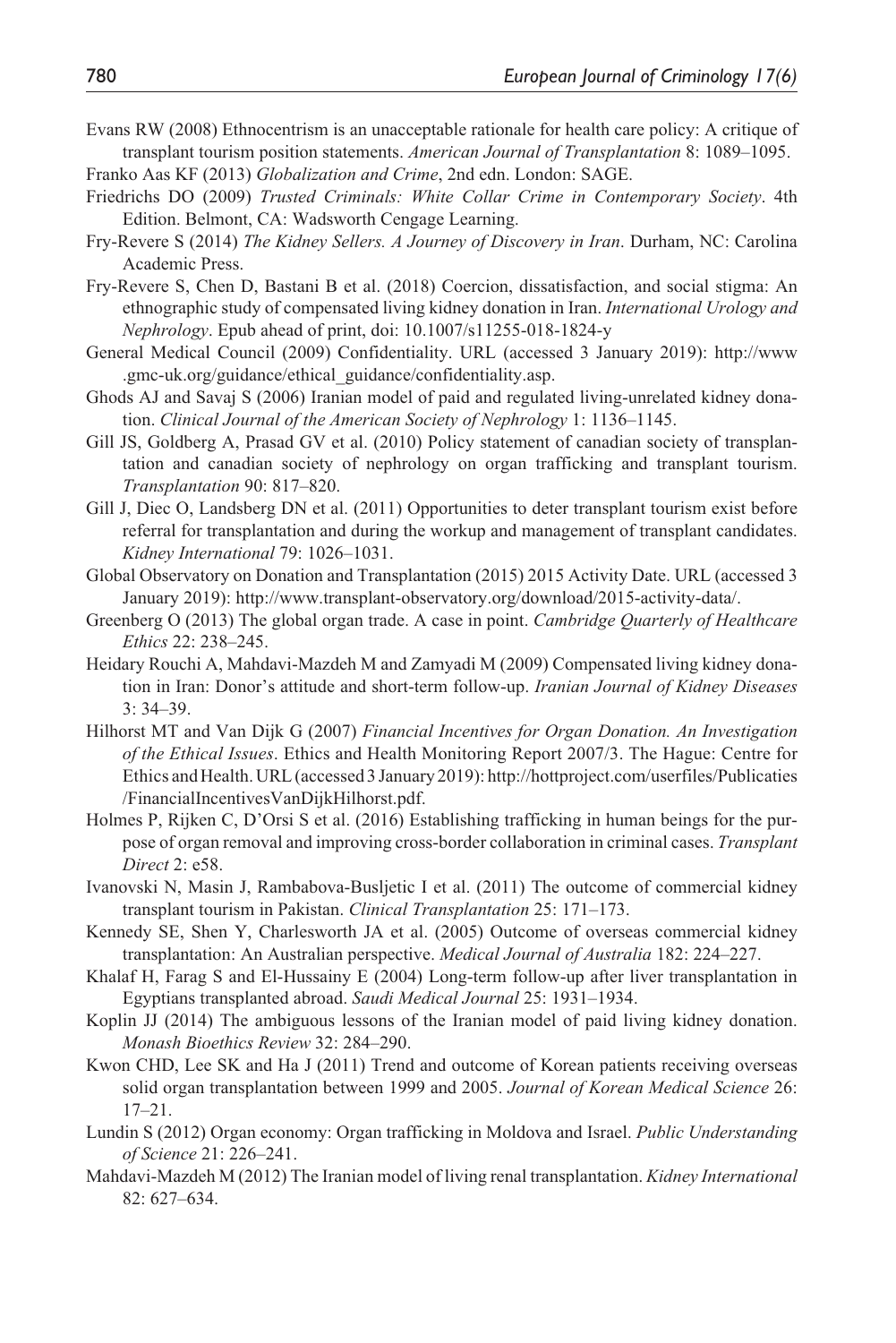- Mann K (1985) *Defending White-collar Crime: A Portrait of Attorneys at Work*. New Haven, CT: Yale University Press.
- Mappes TA and DeGrazia D (2001) *Biomedical Ethics*. Boston: McGraw-Hill.
- Matas AJ (2004) The case for living kidney sales: Rationale, objections and concerns. *American Journal of Transplantation* 4: 2007–2017.
- Matas AJ (2011) The case for a regulated system of incentives for living kidney donation. *Annals of the Royal College of Surgeons of England* 93: 188–190.
- Matas D and Kilgour D (2009) *Bloody Harvest: The Killing of Falun Gong for Their Organs*. Woodstock ON, Canada: Seraphim Editions.
- May C (2017) Transnational Crime in the Developing World. Retrieved from Global Financial Integrity Global Financial Integrity. URL (accessed 9 January 2019): [https://www.gfin](https://www.gfintegrity.org/wp-content/uploads/2017/03/Transnational_Crime-final.pdf)[tegrity.org/wp-content/uploads/2017/03/Transnational\\_Crime-final.pdf](https://www.gfintegrity.org/wp-content/uploads/2017/03/Transnational_Crime-final.pdf).
- Merion RM, Barnes AD, Lin M et al. (2008) Transplants in foreign countries among patients removed from the US transplant waiting list. *American Journal of Transplantation* 8: 988–996.
- Newsletter Transplant (2017) International figures on donation and transplantation 2016. *EDQM* 22.
- OSCE (Organization for Security and Co-operation in Europe) (2013) *Trafficking in Human Beings for the Purpose of Organ Removal in the OSCE Region: Analysis and Findings*. Occasional Paper Series no. 6. Vienna: Office of the Special Representative and Co-ordinator for Combating Trafficking in Human Beings.
- Pascalev A, De Jong J, Ambagtsheer F et al. (2016) Trafficking in human beings for the purpose of organ removal: A comprehensive literature review. In: Ambagtsheer F and Weimar W (eds) *Trafficking in Human Beings for the Purpose of Organ Removal. Results and Recommendations*. Lengerich: Pabst, 15–68.
- Prasad GVR, Shukla A, Huang M et al. (2006) Outcomes of commercial renal transplantation: A Canadian experience. *Transplantation* 82: 1130–1135.
- Radcliffe-Richards J, Daar AS, Guttmann RD et al. (1998) The case for allowing kidney sales. *The Lancet* 351: 1950–1952.
- Ratkovic M, Basic Jukic N, Kastelan Z et al. (2018) Development of the national transplant program has significantly decreased but not ended transplant tourism in Montenegro. *Transplantation Proceedings* 50: 1236–1237.
- Rieder P, Louis-Courvoisier M, Huber P (2016) The end of medical confidentiality? Patients, physicians and the state in history. *Medical Humanities* 42(3): 149–154.
- Sajjad I, Baines LS, Patel P et al. (2008) Commercialization of kidney transplants: A systematic review of outcomes in recipients and donors. *American Journal of Nephrology* 28: 744–754.
- Scheper-Hughes N (2003) Keeping an eye on the global traffic in human organs. *The Lancet* 361: 1645–1648.
- Scheper-Hughes N (2004) Parts unknown. Undercover ethnography of the organs-trafficking underworld. *Ethnography* 5: 29–73.
- Scheper-Hughes N (2014) Special Issue on Organ Trafficking. Hidden injuries of human trafficking for organs. *New Internationalist* 472, May.
- Shafran D, Kodish E and Tzakis A (2014) Organ shortage: The greatest challenge facing transplant medicine. *World Journal of Surgery* 38: 1650–1657.
- Sharif A, Singh MF, Trey T et al. (2014) Organ procurement from executed prisoners in China. *American Journal of Transplantation* 14: 2246–2252.
- Shimazono Y (2007a) Mapping 'transplant tourism'. Presentation at World Health Organization's Second Global Consultation on Human Transplantation. Geneva.
- Shimazono Y (2007b) The state of the international organ trade: A provisional picture based on integration of available information. *Bulletin of the World Health Organization* 85: 955–962.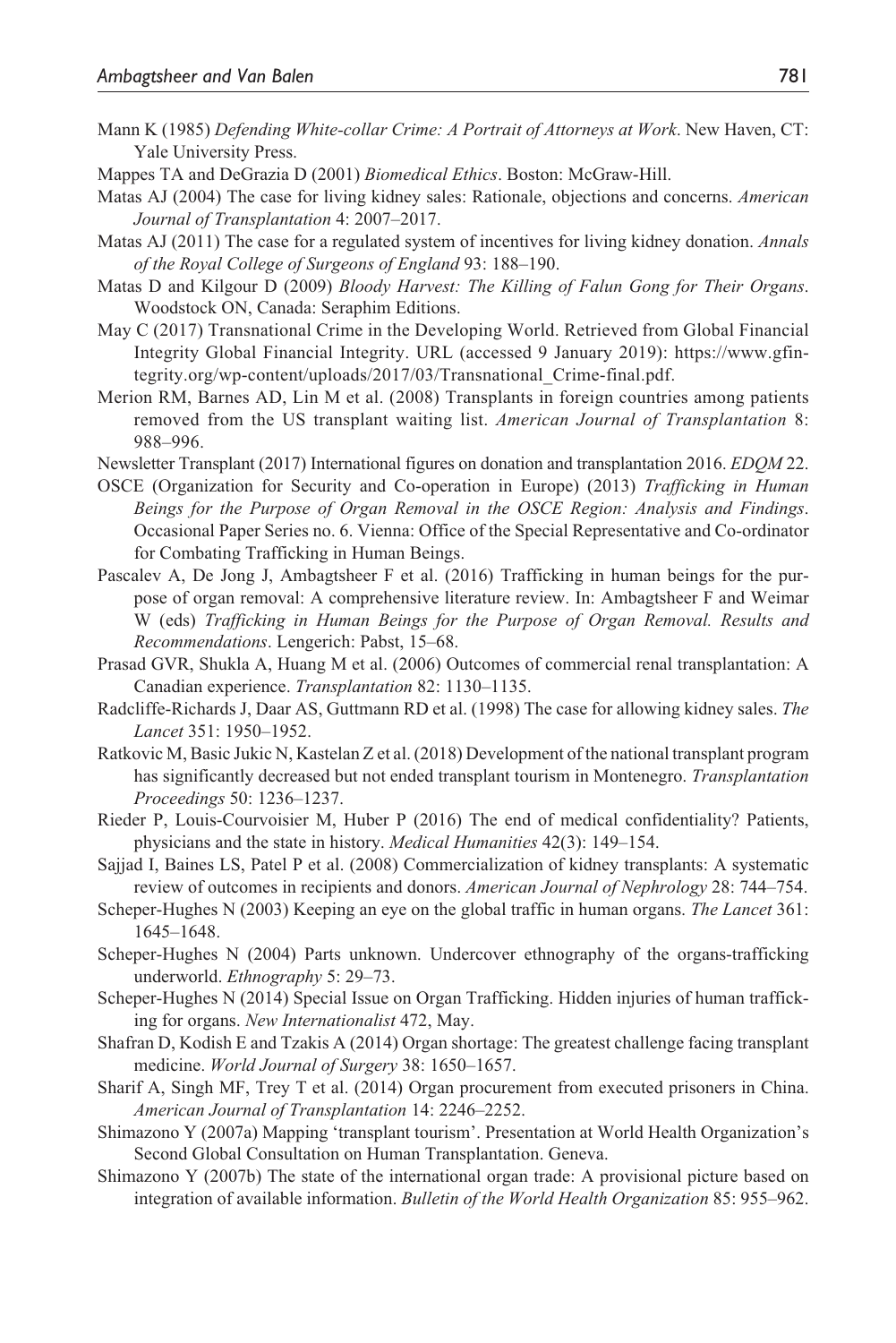- Siegel D (2011) Secrecy, betrayal and crime. *Utrecht Law Review* 7: 107–119.
- Simforoosh N (2007) Kidney donation and rewarded gifting: An Iranian model. *Nature Clinical Practice Urology* 4: 292–293.
- Simmel G (1906) The sociology of secrecy and of secret societies. *American Journal of Sociology* 11: 441–498.
- Steering Committee of the Istanbul Summit (2008) Organ trafficking and transplant tourism and commercialism: The Declaration of Istanbul. *The Lancet* 372: 5–6.
- Sykes GM and Matza D (1957) Techniques of neutralization: A theory of delinquency. *American Sociological Review* 22: 664–670.
- Tong A, Chapman JR, Wong G et al. (2012) The experiences of commercial kidney donors: Thematic synthesis of qualitative research. *Transplant International* 25: 1138–1149.
- Tong A, Chapman JR, Wong G et al. (2014) Perspectives of transplant physicians and surgeons on reimbursement, compensation, and incentives for living kidney donors. *American Journal of Kidney Diseases* 64: 622–632.
- Tsai MK, Yang CY, Lee CY et al. (2011) De novo malignancy is associated with renal transplant tourism. *Kidney International* 79: 908–913.
- United Nations (2000) United Nations Protocol to Prevent, Suppress and Punish Trafficking in Persons, Especially Women and Children, supplementing the United Nations Convention against Transnational Organized Crime. United Nations Office on Drugs and Crime. *Treaty Series*, vol. 2237, Doc. A/55/383. URL (accessed 3 January 2019): [https://www.unodc.org](https://www.unodc.org/unodc/treaties/CTOC/) [/unodc/treaties/CTOC/.](https://www.unodc.org/unodc/treaties/CTOC/)
- UNODC (United Nations Office on Drugs and Crime) (2016) *Global Report on Trafficking in Persons 2016*. New York: United Nations. URL (accessed 3 January 2019): [https://www](https://www.unodc.org/documents/data-and-analysis/glotip/2016_Global_Report_on_Trafficking_in_Persons.pdf) [.unodc.org/documents/data-and-analysis/glotip/2016\\_Global\\_Report\\_on\\_Trafficking\\_in](https://www.unodc.org/documents/data-and-analysis/glotip/2016_Global_Report_on_Trafficking_in_Persons.pdf) [\\_Persons.pdf](https://www.unodc.org/documents/data-and-analysis/glotip/2016_Global_Report_on_Trafficking_in_Persons.pdf).
- UNODC (2018) SHERLOC. Case Law Database. URL (accessed 3 January 2019): [https://sherloc.](https://sherloc.unodc.org/cld/en/v3/sherloc/cldb/index.html) [unodc.org/cld/en/v3/sherloc/cldb/index.html.](https://sherloc.unodc.org/cld/en/v3/sherloc/cldb/index.html)
- Van Balen LJ, Ambagtsheer F, Ivanovski N et al. (2016) Interviews with patients who traveled from Macedonia/Kosovo, The Netherlands, and Sweden for paid kidney transplantations. *Progress in Transplantation* 26: 328–334.
- Van Buren MC, Massey EK, Maasdam L et al. (2010) For love or money? Attitudes toward financial incentives among actual living kidney donors. *American Journal of Transplantation* 10: 2488–2492.
- Van de Bunt H (2010) Walls of secrecy and silence. The Madoff case and cartels in the construction industry. *Criminology & Public Policy* 9: 435–453.
- White SL, Hirth R, Mahíllo B et al. (2014) The global diffusion of organ transplantation: Trends, drivers and policy implications. *Bulletin of the World Health Organization* 92: 826–835.
- Working Group on Incentives for Living Donation (2012) Incentives for organ donation: Proposed standards for an internationally acceptable system. *American Journal of Transplantation* 12: 306.
- World Health Organization (1987) WHA40.13. Development of guiding principles for human organ transplants. Fortieth World Health Assembly, Geneva, 4–15 May. URL (accessed 3 January 2019): :<http://www.who.int/transplantation/en/WHA40.13.pdf>.
- World Health Organization.(2010) Guiding Principles on Human Cell, Tissue and Organ Transplantation, as endorsed by the Sixty-Third World Health Assembly, May 2010, in Resolution WHA63.22. URL (accessed 3 January 2019): [http://apps.who.int/gb/ebwha/pdf\\_](http://apps.who.int/gb/ebwha/pdf_files/wha63/a63_r22-en.pdf) [files/wha63/a63\\_r22-en.pdf](http://apps.who.int/gb/ebwha/pdf_files/wha63/a63_r22-en.pdf).
- Wright L, Zaltzman JS, Gill J et al. (2012) Kidney transplant tourism: Cases from Canada. *Medicine, Health Care and Philosophy* 16(4): 921–924.